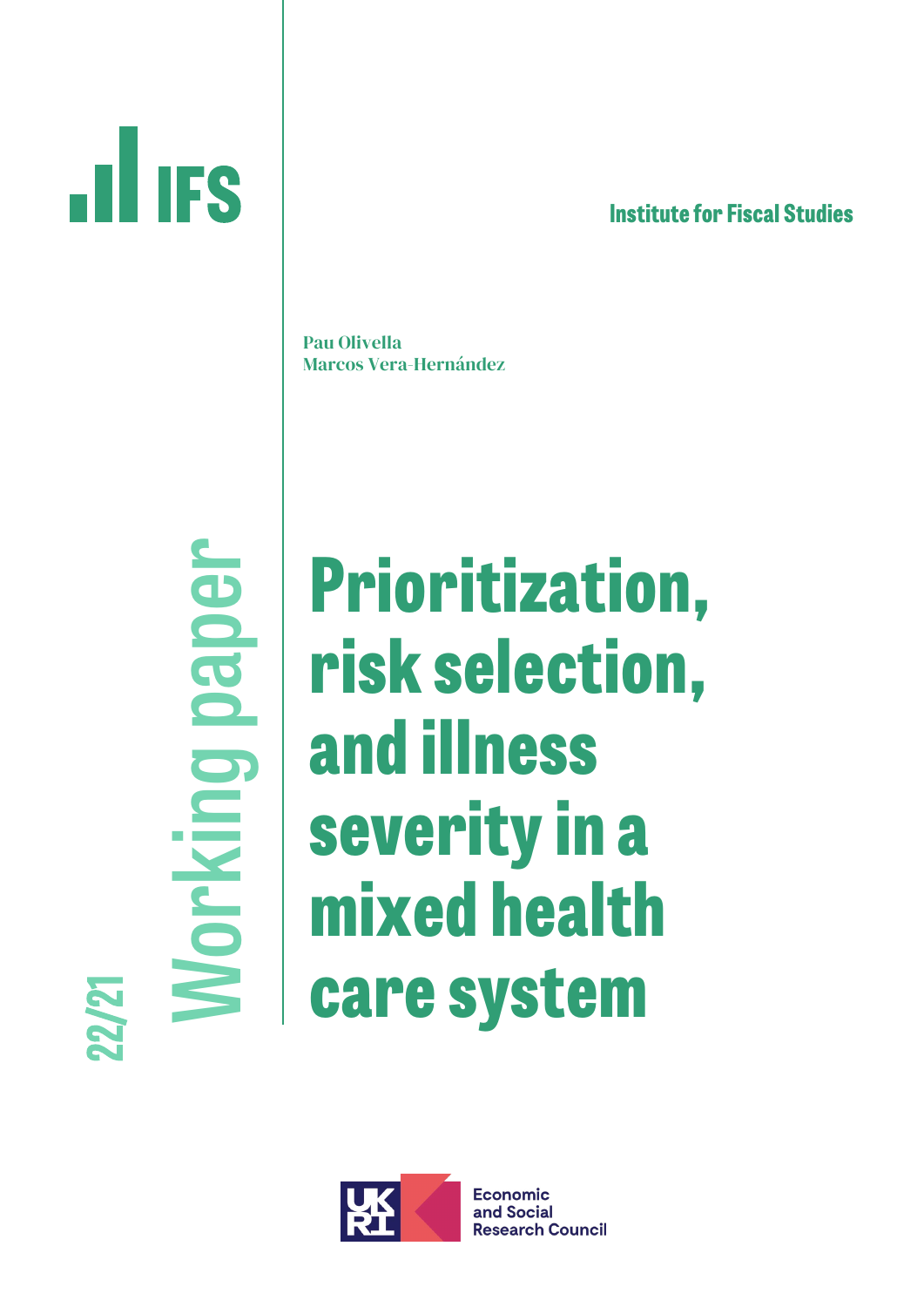# Prioritization, risk selection, and illness severity in a mixed health care system  $*$

Pau Olivella<sup>†</sup> and Marcos Vera-Hernández<sup>‡</sup>

June 14, 2022

#### Abstract

We study the link between illness severity and the use of public health care services by the privately insured under a public health system. Our theoretical model shows that this relationship will depend on the prioritization established by the public health authorities, the cost of waiting and the private sector's risk selection behavior. In our empirical exercise, based on the British Household Panel Survey data, we find the consistent pattern that both the most severe cases and the least severe cases are more likely to be treated under the public system, leading to a U-shaped relationship between severity and public use. As our theoretical model points out, this is not necessarily a consequence of risk selection by private health providers, but it could be just a consequence of prioritization by the public sector.

We would like to thank Francesca Barigozzi and Mar Reguant, who discussed an earlier version in the European Health Economics Workshop and the Jornadas de Economia Industrial, respectively, and to Luigi Siciliani, as well as the participants in the aforementioned congresses, the Simposium of Economic Analysis and the and Barcelona School of Economics Summer Forum for their comments. Olivella acknowledges financial support from the Ministerio de Economía y Competitividad and Feder (through the Severo Ochoa Programme for Centres of Excellence in R&D, CEX2019-000915-S, and the project PGC2018-094348-B-I00). Any errors are the authors' responsibility. Olivella is member of CODE and MOVE.

<sup>&</sup>lt;sup>†</sup>Universitat Autonoma de Barcelona and Barcelona School of Economics. E-mail: pau.olivella@uab.es

<sup>&</sup>lt;sup>‡</sup>University College London and Institute for Fiscal Studies. E-mail: m.vera@ucl.ac.uk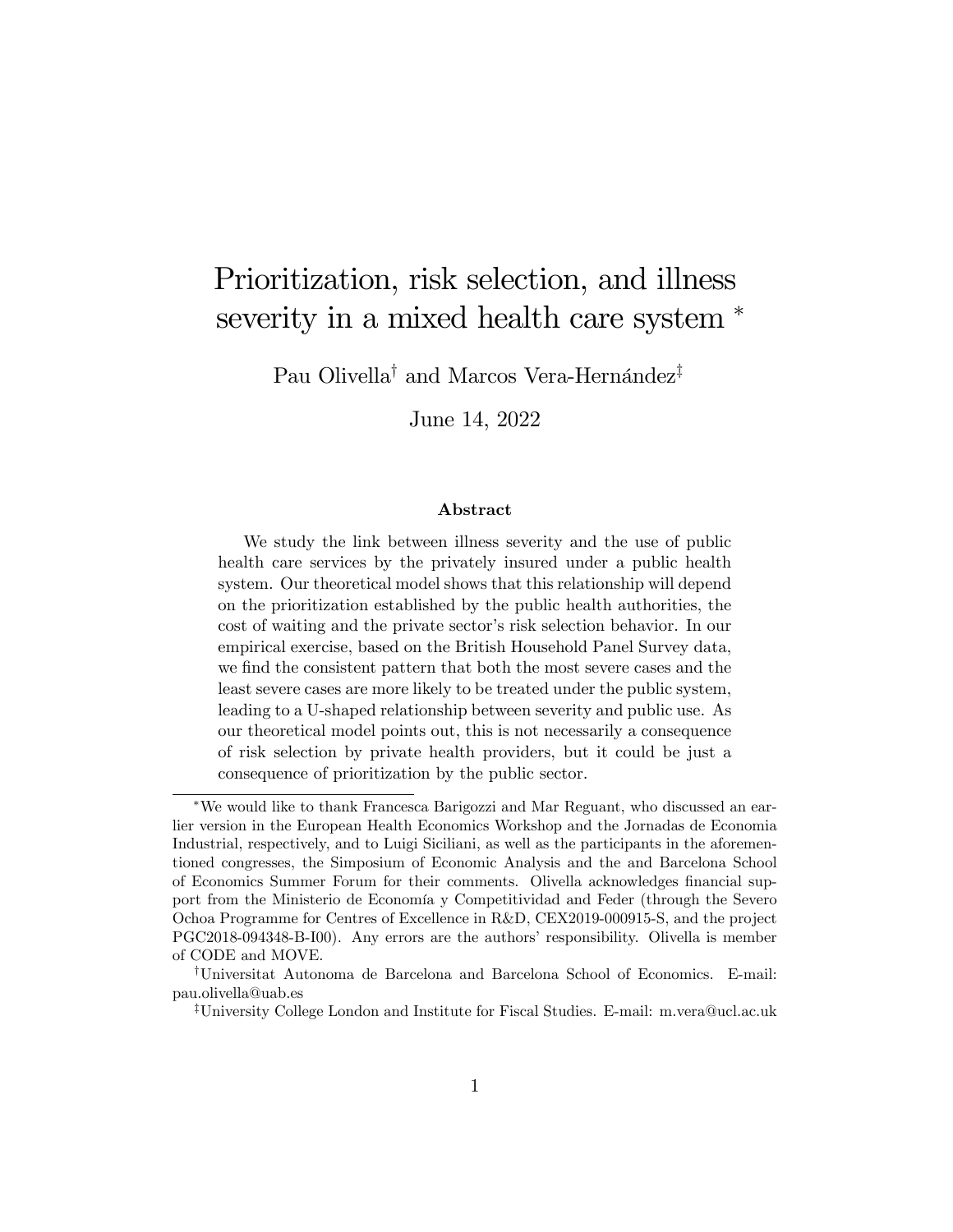# 1 Introduction

Different types of agents participate in a health system: insurers, providers and consumers. The heterogeneity in their characteristics and objectives is a salient feature of most health systems. In this paper, we focus on the public-private interaction, which is relevant not only to study equity and efficiency issues but also to understand more specific features as waiting lists, the demand for private health insurance and voters' support for a public system.

We consider a National Health System (NHS) where everyone is entitled to free treatment under the NHS. Despite the availability of free treatments through the NHS, a considerable fraction of the population buys private health insurance (PHI). Having PHI allows this group of people to obtain treatment through a separate set of suppliers: the private hospitals and doctors.<sup>1</sup> Hence, this group of people enjoy double coverage as they can obtain health care from both the public and private suppliers. Although the specific advantages of PHI will depend on the country, a common feature is that PHI insurees can circumvent long waiting lists of the public system as waiting lists in the private system are almost nil <sup>2</sup>

Conversely, the reader may wonder why should a patient who is privately insured want to have treatment through the public system. Since this is actually observed, there must exist some intrinsic cost in using the private rather than the public system. For instance, even privately insured individ-

<sup>&</sup>lt;sup>1</sup>Some individuals also resort to private suppliers despite not enjoying any PHI coverage, that is, they pay the treatment out-of-pocket. However, as this is relatively infrequent, the data does not show enough variation. We therefore restrict attention to individuals that have purchased private insurance.

<sup>2</sup>See Propper, 1989; Richmond, 1996; and Besley, Hall, and Preston, 1999 for the UK, Jofre-Bonet, 2000 for Spain, and Hurley and Johnson, 2014 for Canada..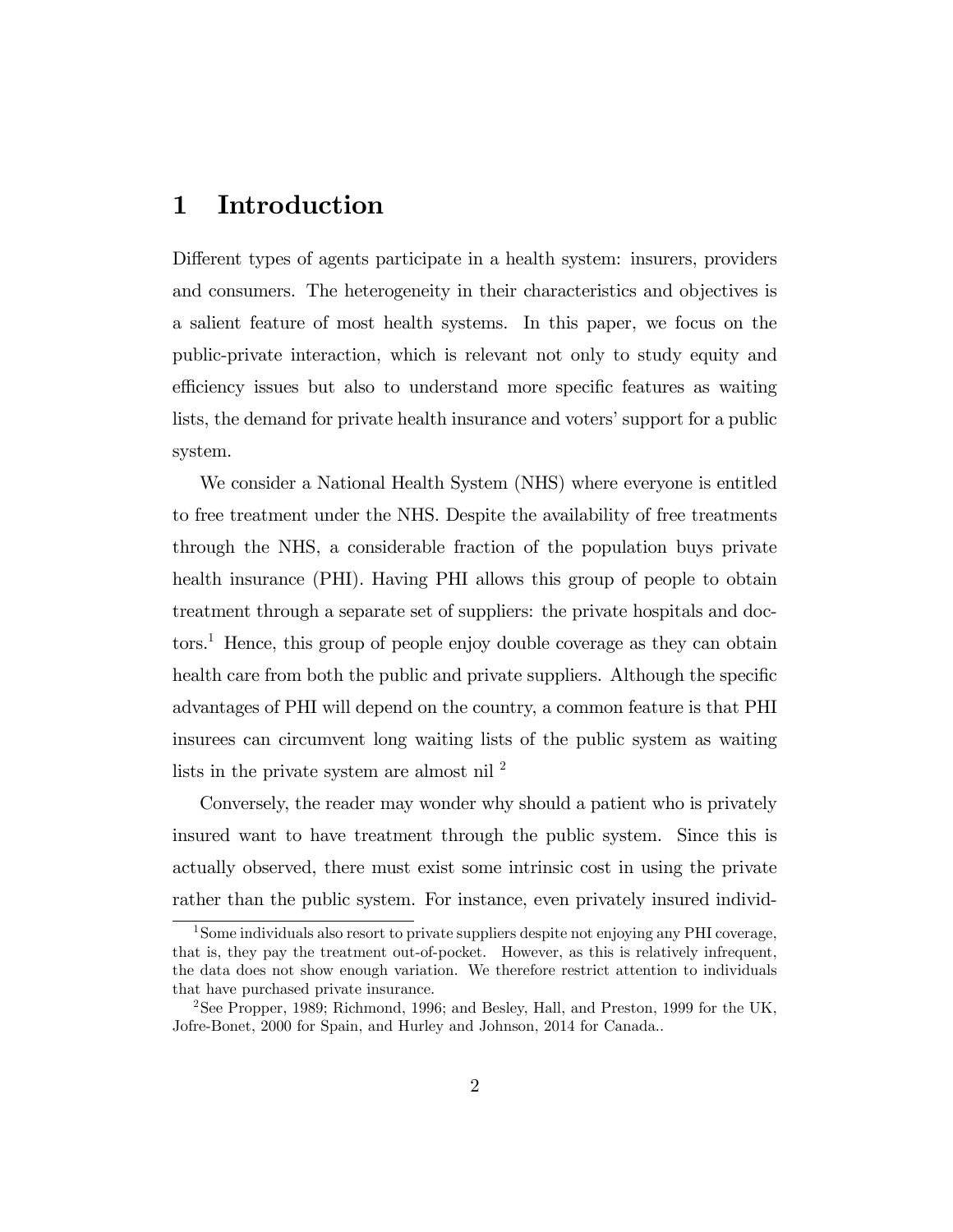uals bear some co-payment that is absent in most NHS treatments, or the private provider might be further away from their home. Also, by using the public system, the individual may avoid an increase in the following year insurance premium. This allows the individual to circumvent experience rating (the "malus" mechanism).

Our objective is to study the relationship between public/private use of health care and illness severity. This is important both in the short-term and the longer-term. In the short term, for a given NHS budget, those who buy PHI might indirectly benefit those who don't, because they will use less NHS services, and hence the *per-capita* resources for those who don't buy PHI will increase (Propper and Green, 2001). However, the extent of the savings will crucially depend on the extent to what those with PHI use NHS services, and at what levels of severity. In the longer term, the NHS budget is not fixed, and whether PHI insurees support tax increases and a larger NHS budget will also depend on the extent to which they use NHS services, and at what level of severity. In other words, PHI insurees could be more supportive of NHS budget expansions if they use NHS services frequently, and especially if they use them for most severe cases.

We accomplish our objective by combining a theoretical model and empirical analysis to answer two interrelated research questions: How does the PHI insurees' demand of private vs. public health care depend on illness severity?, as well as, in what sector (private/public) will PHI insurees be actually be treated depending on illness severity? The wedge between demand and actual use highlights the role of risk selection by the private sector in determining how demand gets translated to actual use.

As for our first question (demand of public vs. private healthcare), our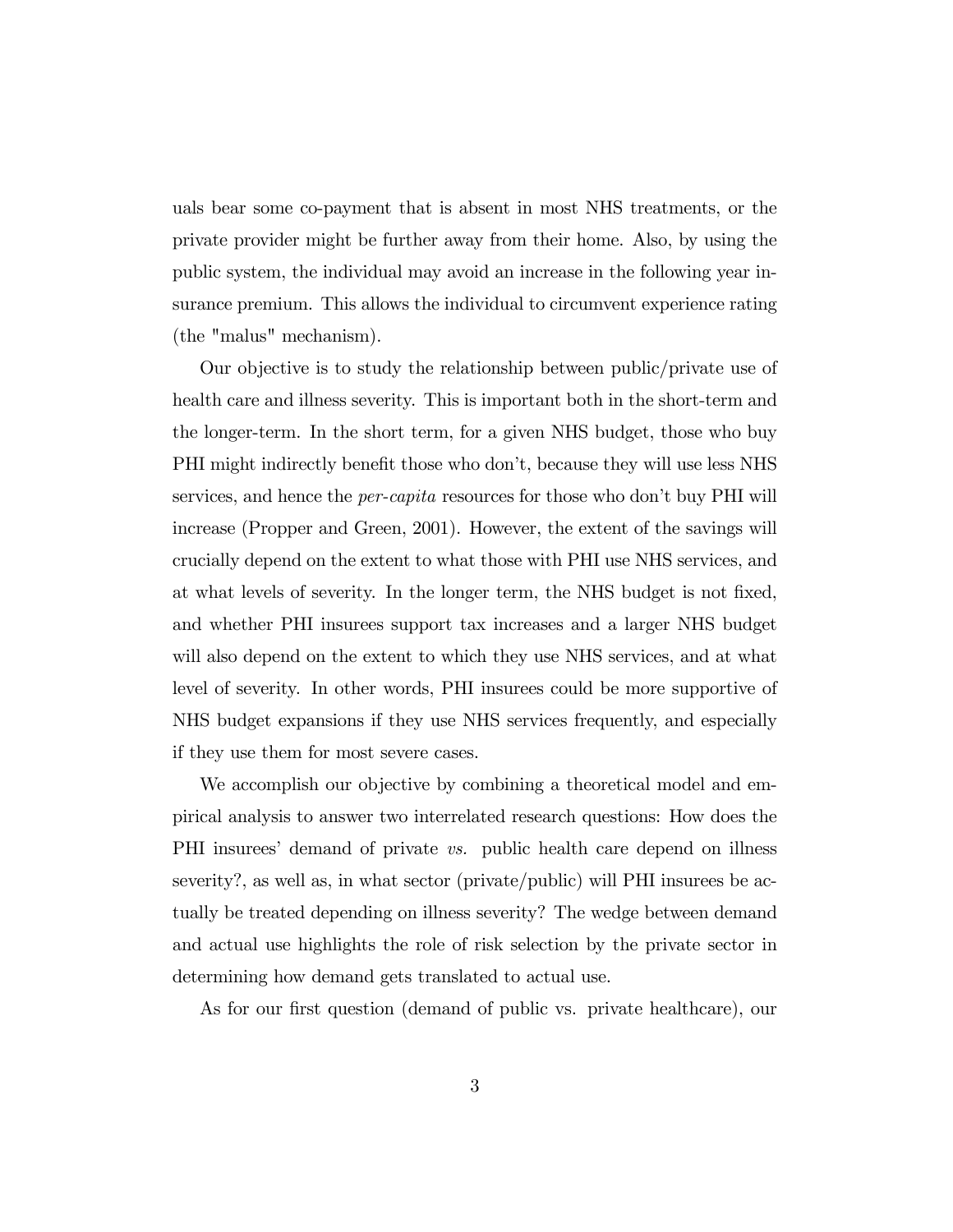theoretical model emphasizes the role of the waiting costs per unit of time and the extent to which NHS patients are prioritized according to their severity.<sup>3</sup> Obviously, individuals in a more severe condition bear a larger waiting cost per unit of time. However, severity-based prioritization in the NHS implies that individuals in more severe condition have to wait less than average while individuals in less severe condition have to wait more than average (Dimakou, Dimakou, and Basso , 2015). Since waiting time in the private sector is negligible, prioritization shapes the pattern of public vs. private health care demand as a function of illness severity.

As for our second question (the final allocation of patients across sectors), risk selection by the private sector comes into play. Indeed, the private sector might not want to serve the most severe patients, as they might be costlier. Although it could engage in dumping by which it refuses outright to treat patients with the most severe conditions (Ellis, 1998), more subtly it might practice "service-level selection" by not investing in the technologies aimed at treating the most severe patients (Glazer and McGuire, 2000).

Even with a simple economic model, we can show that the relationship between severity and demand cannot be determined a priori, and will depend on the intensity of prioritization. Intuitively, take an individual in severe condition. His or her cost of waiting per unit of time will be large. However, in the presence of intense prioritization, he or she will not have to wait a long time to be treated. If the first (second) effect dominates, he or she will be demanding private (public) treatment.

<sup>3</sup>Gutacker, Siciliani and Coockson (2016) precisely estimate the degree of prioritization for the specific case of hip and knee replacements in the UK, and find that most severe patients have shorter waits than less severe ones, by about  $24\%$  (11%) for hip (knee) replacement, and that the association is approximately linear, which provides support for our theoretical model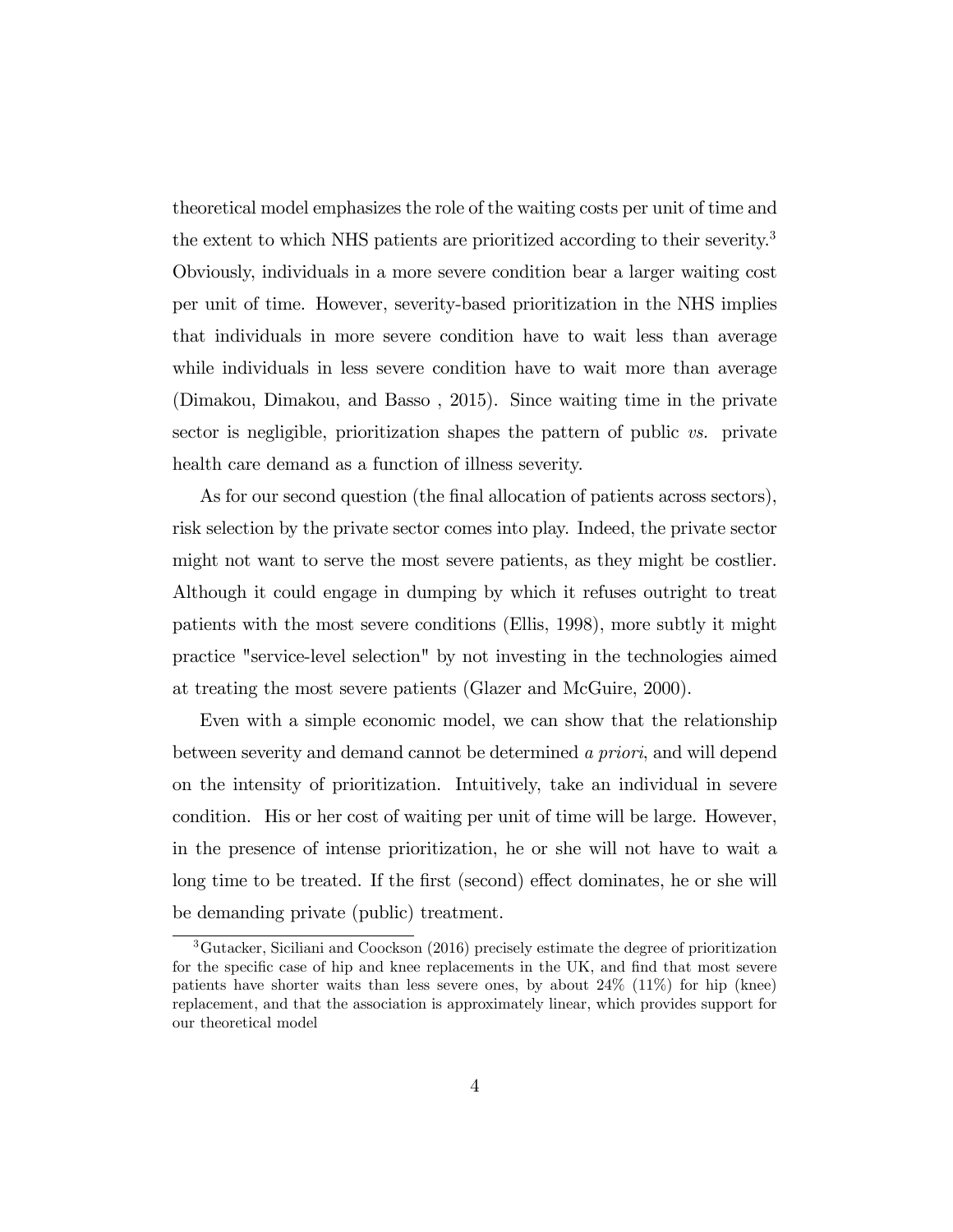We are however able to provide two quite a general predictions. First, the public sector will tend to treat the individuals in least severe condition. This result is mostly driven by the fact that such individuals are more willing to wait.<sup>4</sup> Second, if one observes that individuals in most severe condition obtain treatment from the private sector, then obviously the private sector does not engage into risk selection and prioritization must be very mild or absent. Conversely, if one observes that individuals in most severe condition are treated by the public system, this does not necessarily mean that private providers are avoiding the most severe cases. Indeed, we show that this could also be due to a sufficiently intense severity-based prioritization policy in the public sector. More emphatically: risk selection by the private sector and prioritization in the public sector are observationally equivalent. We believe that our paper is the first one to point this equivalence out. The implications of this are important. One cannot identify strategic behavior by the private sector from observations on illness severity and on health care provider allocation.

Our empirical investigation shows that the likelihood of using the NHS providers as a function of a severity proxy is U-shaped. In other words, individuals in the extremes of the severity range are more likely to be treated by the NHS, whereas individuals with intermediate severities are more likely to be treated by the private sector. Whilst the empirical result at the lower level of severity matches the first prediction of our theoretical model, the empirical result at high severity levels resolves the ambiguity of the theoretical model, although the theory is still very useful as it emphasizes that the use

<sup>&</sup>lt;sup>4</sup>This result is reinforced if the reduction in waiting time for the more severe patients is accomplished with additional resources, that is, if individuals in mild condition are not made to wait more. However, this does not seem to be the case in our testing arena and time period Dimakou, Dimakou, and Basso (2015).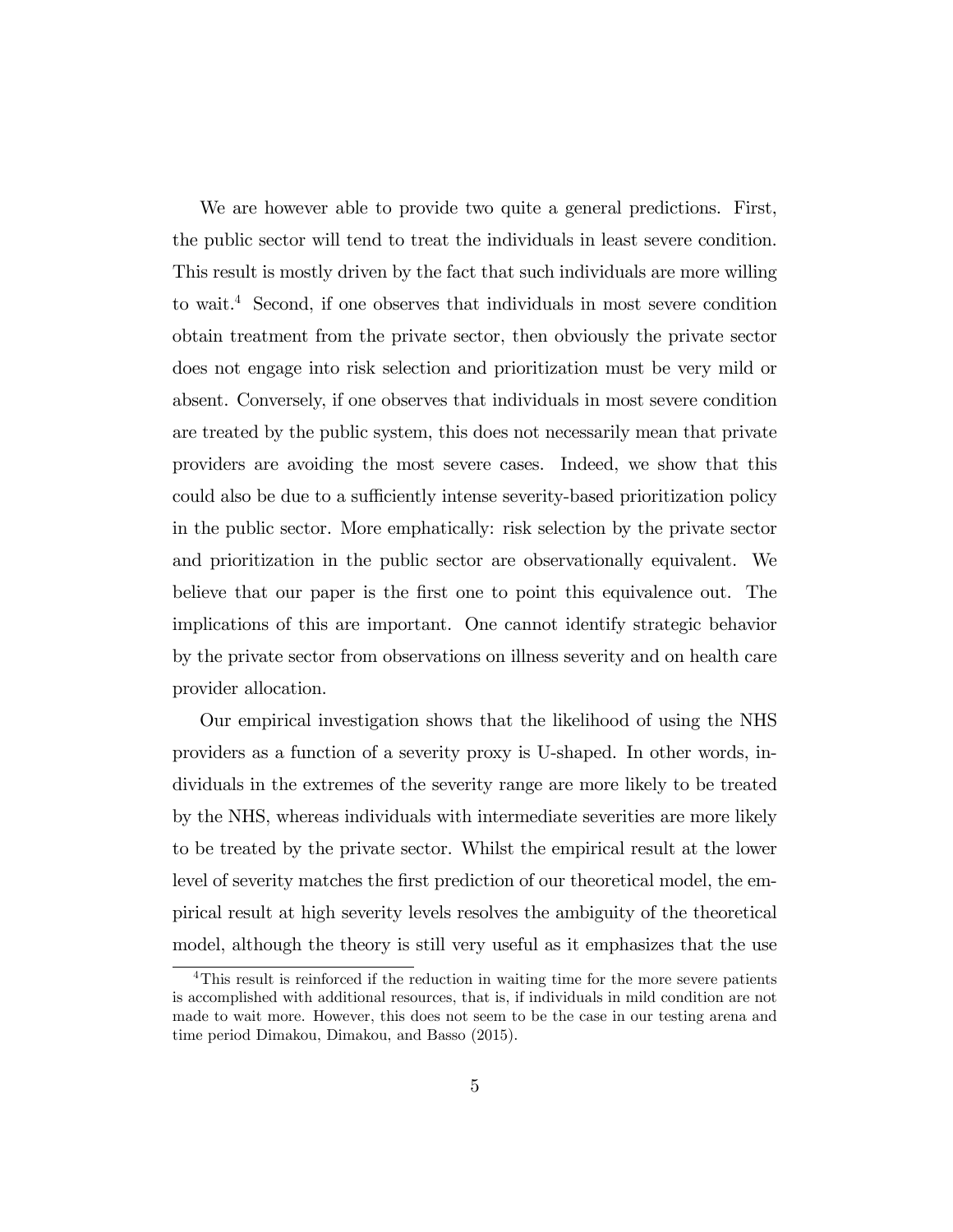of the NHS by the most severe cases does not need to be the result of risk selection by the private sector, but it might be due to prioritization by the NHS.

We use the British Household Panel Survey (BHPS, University of Essex, 2021), a multi-purpose panel household survey, which follows households over time. We use two different variables to measure the use of public health care services: whether the respondent had a NHS-funded consultation with a hospital consultant as outpatient, and whether the respondent had a NHS funded hospitalization. There is no information on the specific cause of the hospitalization or the consultation, except for whether the hospitalization was for childbirth.

We build our severity proxy using an index built using responses to 14 specified health problems (diabetes, cancer, stroke, digestive problems, heart and circulation problems,. . . ). Co-morbidities indexes are routinely used for clinical prognosis research because co-morbidities can worsen a wide range of illnesses faced by patients (Austin et al.  $2015$ , Lieffers et al.  $2011$ , Lix et al. 2011), and they have shown to be positively correlated with illness severity measures (Gross et al., 1999, Christensen et al., 2011).

Using non-parametric plots, we consistently find a U-shape pattern between either of our two measures of health care use (NHS hospitalization, and NHS outpatient consultation) and our illness severity proxy. The Ushape pattern is confirmed using parametric Probit models, which allow us to control for other variables.

Broadly speaking, our paper contributes to the literature on the interaction between public and private sectors within an NHS (see the surveys by Barros and Siciliani, 2011; Goulao and Pereleman, 2014; Hurley and John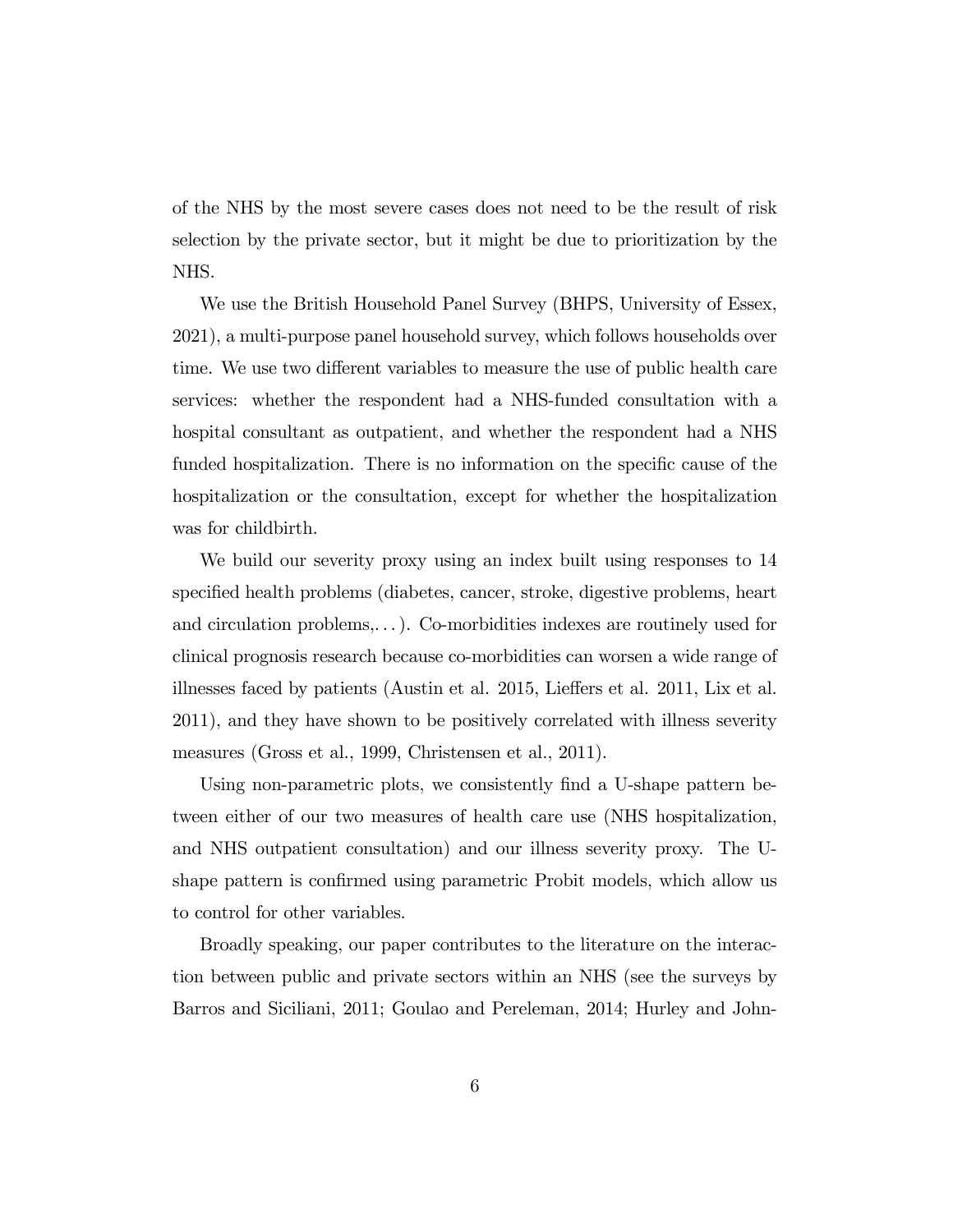son, 2014), but it does so at the point where the individual already enjoys double coverage. Hence the decision to purchase PHI has already been taken and we only consider those who do enjoy PHI and are already ill. A body of literature has studied theoretically the relation between public vs. privately funded care and illness severity, focusing on either prioritization by the public sector or risk selection by the private sector, but we are the first ones in incorporating both mechanisms in the same model. Barros and Olivella (2005) study a model of risk selection by the private sector in the presence of waiting lists in the public one, but they do not address the issue of prioritization (public services are assumed to be provided in a first-come-first-served basis). Theoretical studies that study the effects of prioritization include Goddard and Tavakoli (1994) and Dimakou, Dimakou, and Basso (2015). However, these studies do not consider risk selection by the private sector. The welfare effects of prioritization are analyzed by Gravelle and Siciliani (2008) in the context where one of the patient's characteristics determining the benefit of treatment is unobservable, but they do not address the possibility of seeking private treatment.

Empirically, an important strand of the literature has examined what factors influence the demand for PHI. The emphasis has been on waiting lists (Besley, Hall and Preston 1999, Jofre-Bonet 2000), and availability of private sector hospitals and doctors (Propper, Rees and Green 2001). On the use of private vs. public health care (rather than demand for PHI), the focus has been on waiting time, political ideology, dynamics of health care use, and availability of PHI (Propper 2000, Rodríguez and Stoyanova 2004). We are not aware of other empirical studies which focus on the relation between illness severity and the use of public vs. private funded care.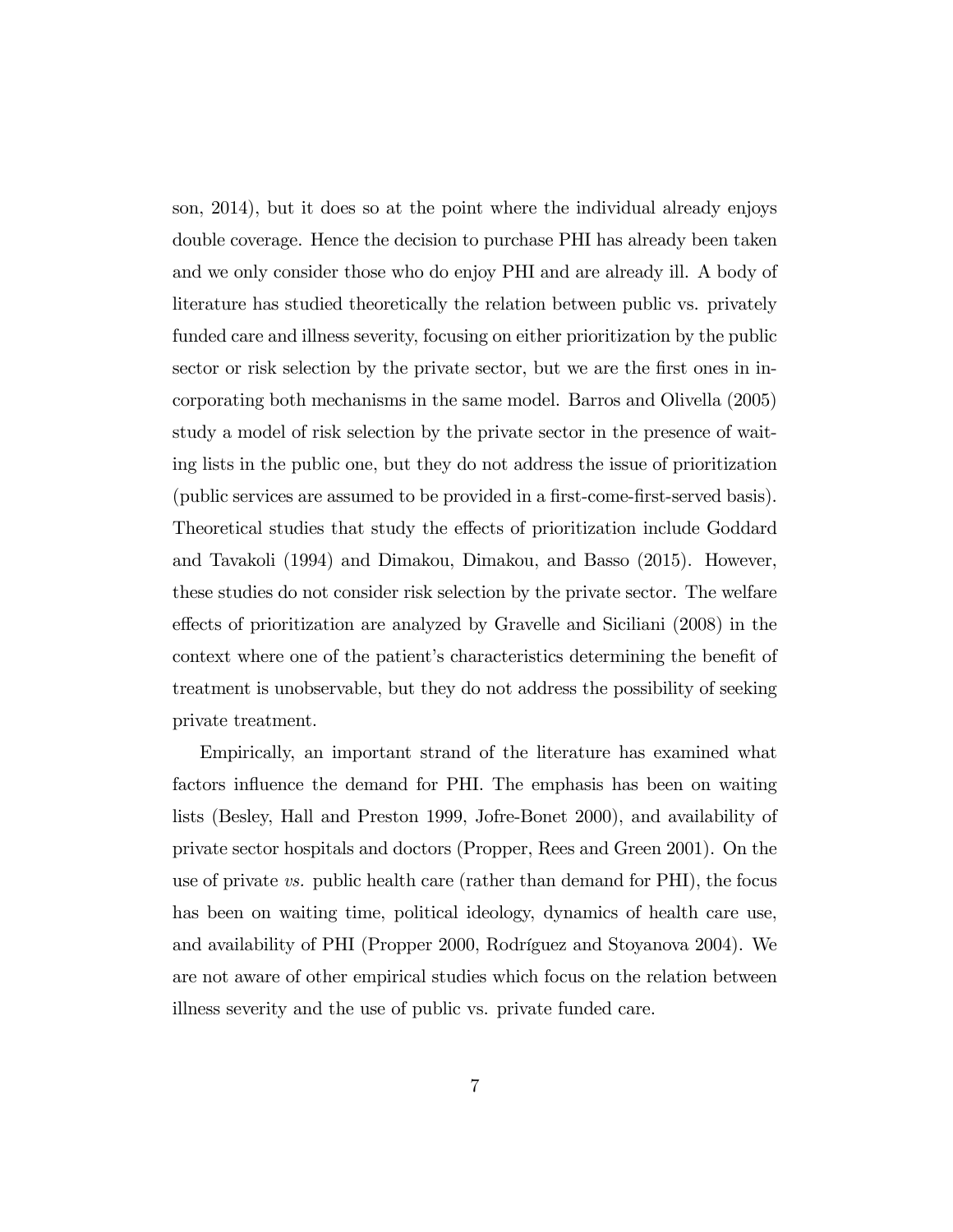The rest of the paper is organized as follows. In the next section we outline the theoretical model and derive the relation between illness severity and the use of public health care. In the third section we describe the data, the empirical model, and we obtain the empirical results. The last section concludes.

# 2 Theory

In this section we develop a theoretical model that aims at clarifying the interaction among three forces that determine how severity affects the final allocation of individuals holding private insurance across the public and the private sectors. These forces are the costs of waiting, the possible prioritization policy implemented by the public provider, and the possible risk selection carried out by the private provider. This will allow us to predict the public/private allocation profile across severities depending on the relative strength of these three forces. Since the data allows us to discover the actual allocation of patients depending on their severity, this will allow us to infer which (combination) of these forces is actually playing a dominant role. This is important because while prioritization improves vertical equity (the patients in less severe condition subsidize, in terms of waiting time, the patients in more severe condition), risk selection fails to do so. In what follows, we start by describing the three players: the patient, a private supplier, and a public supplier (NHS).

### 2.1 The patient

The patient suffers pain, discomfort, and perhaps some income loss per unit of time while waiting, which depend on the severity of his condition Once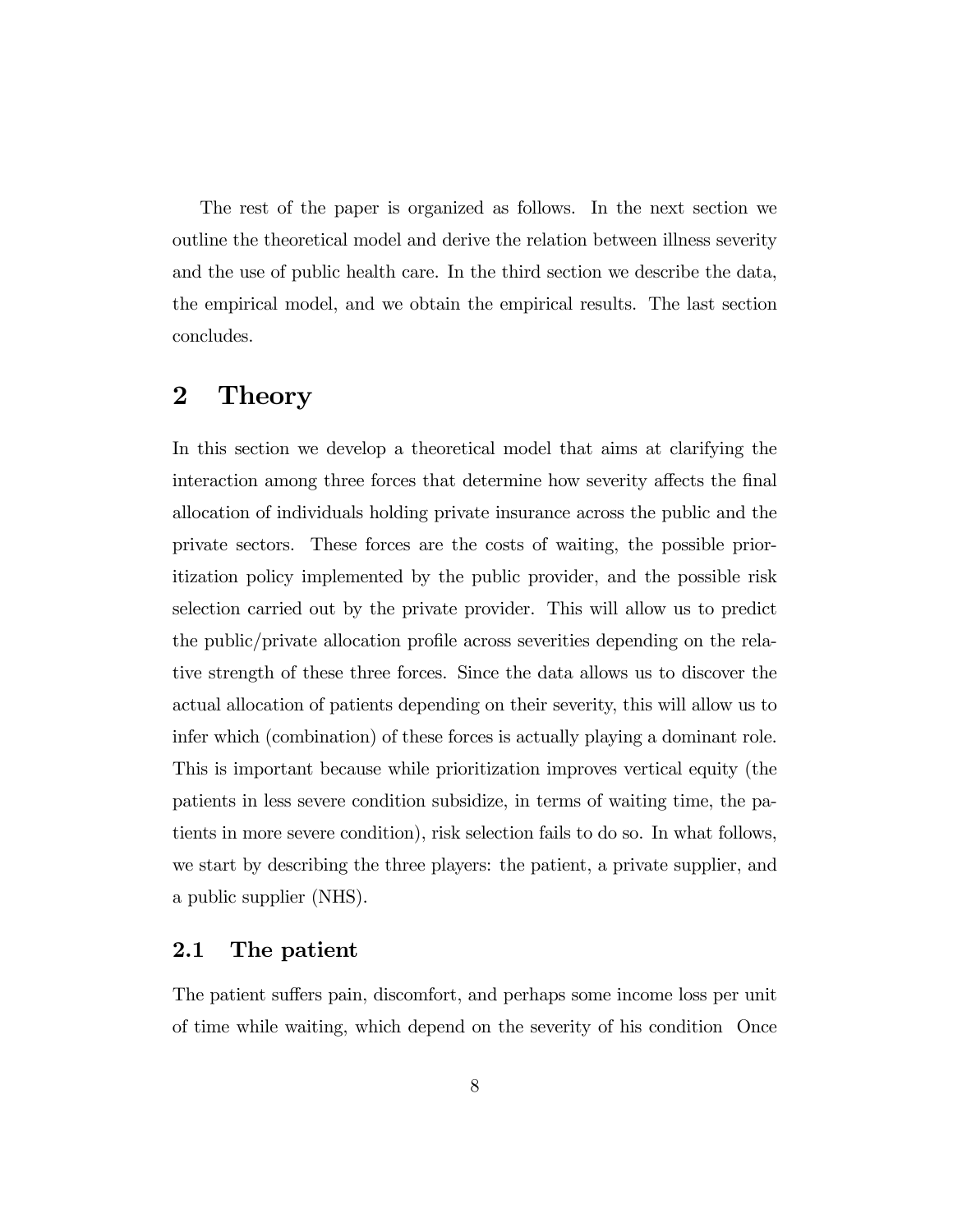the individual becomes ill, he must choose between seeking treatment at the public provider, which is free but requires waiting, and seeking treatment at the private provider, which is also costly for the patient even if he holds private insurance (as we will explain below). The trade-off between public and private costs will determine which individuals seek treatment in which sector. However, in the presence of risk selection, the private provider could avoid providing treatment to some individuals, hence we must distinguish between seeking treatment in the private sector and indeed receiving it. This will also be further discussed below.

Formally, we denote a patient's severity by s. The minimum severity is 0 and the maximum  $s^{\text{max}} > 0$ . Hence, the range of s is  $[0, s^{\text{max}}]$ .<sup>5</sup> The costs borne by the patient of receiving treatment from the private provider are denoted by  $p$ . We assume that private treatment would be received immediately, so the individual's waiting cost is in the private sector is null. Since the individual holds private insurance,  $p$  represents the deductible and/or the present discounted value of any "malus" clause. In the UK, our empirical setting, the levels of yearly deductibles are relatively small, which justifies that we assume that  $p$  does not depend on severity.<sup>6</sup> Our results extend to the case where  $p$  is mildly increasing in severity. In any case,  $p$  goes to the insurer, not the private provider.

<sup>5</sup>Assuming that zero is the lower bound on severity within patients seeking free treatment is consistent with ex-post moral hazard, according to which individuals who are completely insured against all pecuniary outlay request treatment even when it is not really needed. A lower bound for severity of  $s^{\text{min}} > 0$  would lead to some more casuistics that are not essential for the main message of our work.

 ${}^{6}$ At the time of writing, the largest private health insurer only offered through their website yearly deductibles in the  $[£0, £500]$  range, with £1000 and £2000 only available over the phone. Similarly, the online offer of the second largest insurer was restricted to  $[£0, £500]$ , with larger deductibles only available over the phone and only together with other coverage restrictions. The third largest offers a wider choice of yearly deductible, but no larger than  $£5,000$ .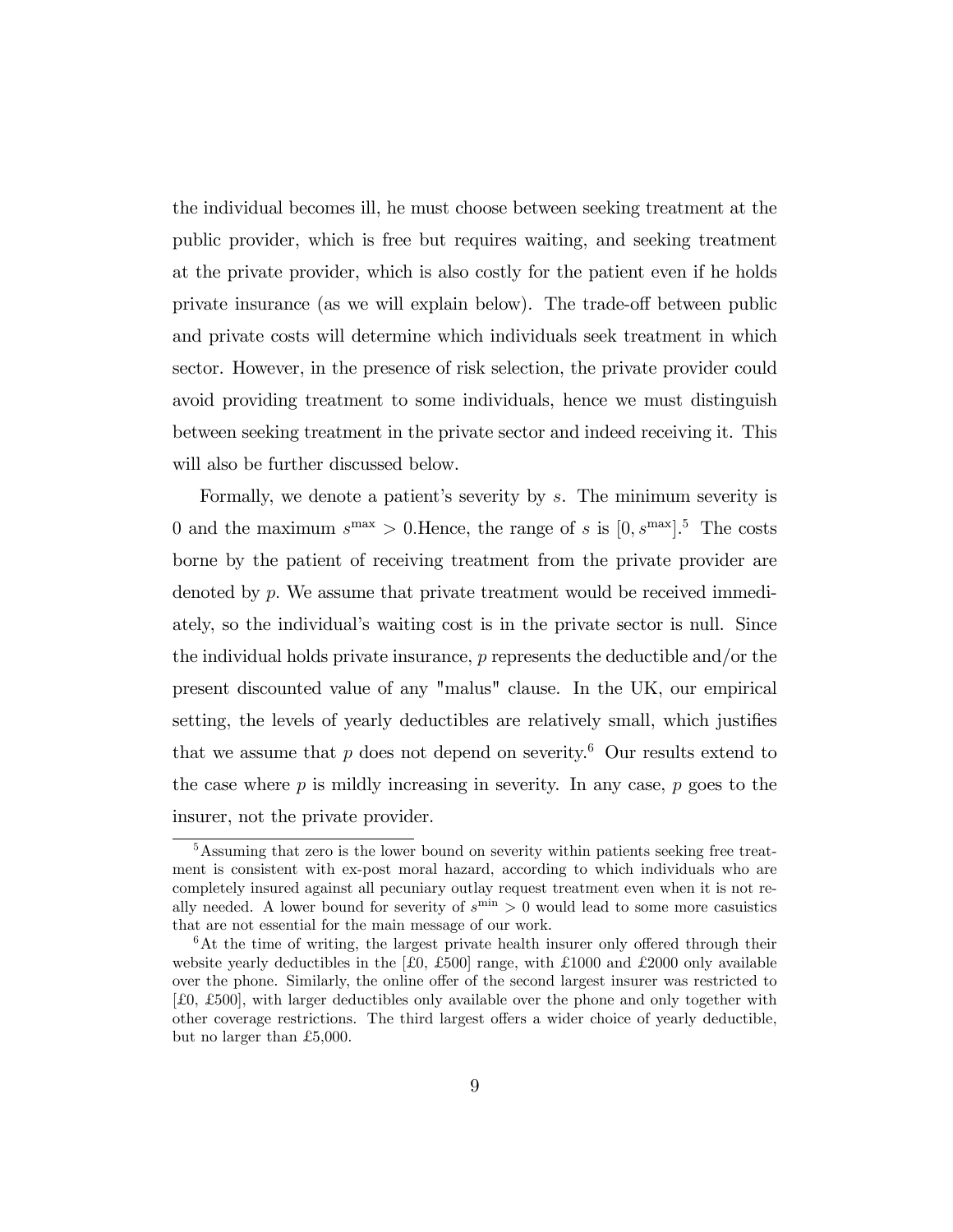With all these assumptions in mind, the patient will seek treatment by the public provider if

$$
c(t,s) \le p. \tag{1}
$$

# 2.2 The public provider and prioritization

The public provider's behavior is modelled in reduced-form. The waiting time allocated to the patient depends solely on his severity, that is,  $t = \pi(s)$ , a non- increasing function, which reflects prioritization. By replacing  $t$  by the function  $\pi$  in the waiting cost function, we obtain the *indirect waiting* cost function ( IWCF henceforth)

$$
\tilde{c}(s) \equiv c(\pi(s),s).
$$

Simple differentiation yields the following results. First,

$$
\frac{d\tilde{c}(s)}{ds} = \underbrace{\frac{\partial c}{\partial t}}_{+} \underbrace{\frac{\partial \pi}{\partial s}}_{-} + \underbrace{\frac{\partial c}{\partial s}}_{+},
$$

which has ambiguous sign. Intuitively, an increase in in severity increases the waiting costs per unit of time but it also reduces the waiting time if prioritization is present.

### 2.3 The private provider and risk selection

Let us now focus on the private provider. Since the individual enjoys private insurance, the private provider receives a fee for service from the insurer, say  $p^*(s)$ , when a patient with severity s is treated. If the fee is cost-adjusted, it will be increasing in s. Of course, the costs that the private provider bears from treating a patient will also increase in severity, and we denoted these costs by  $\psi(s)$ . We assume that  $\psi$  is (weakly) convex whereas  $p^*$  is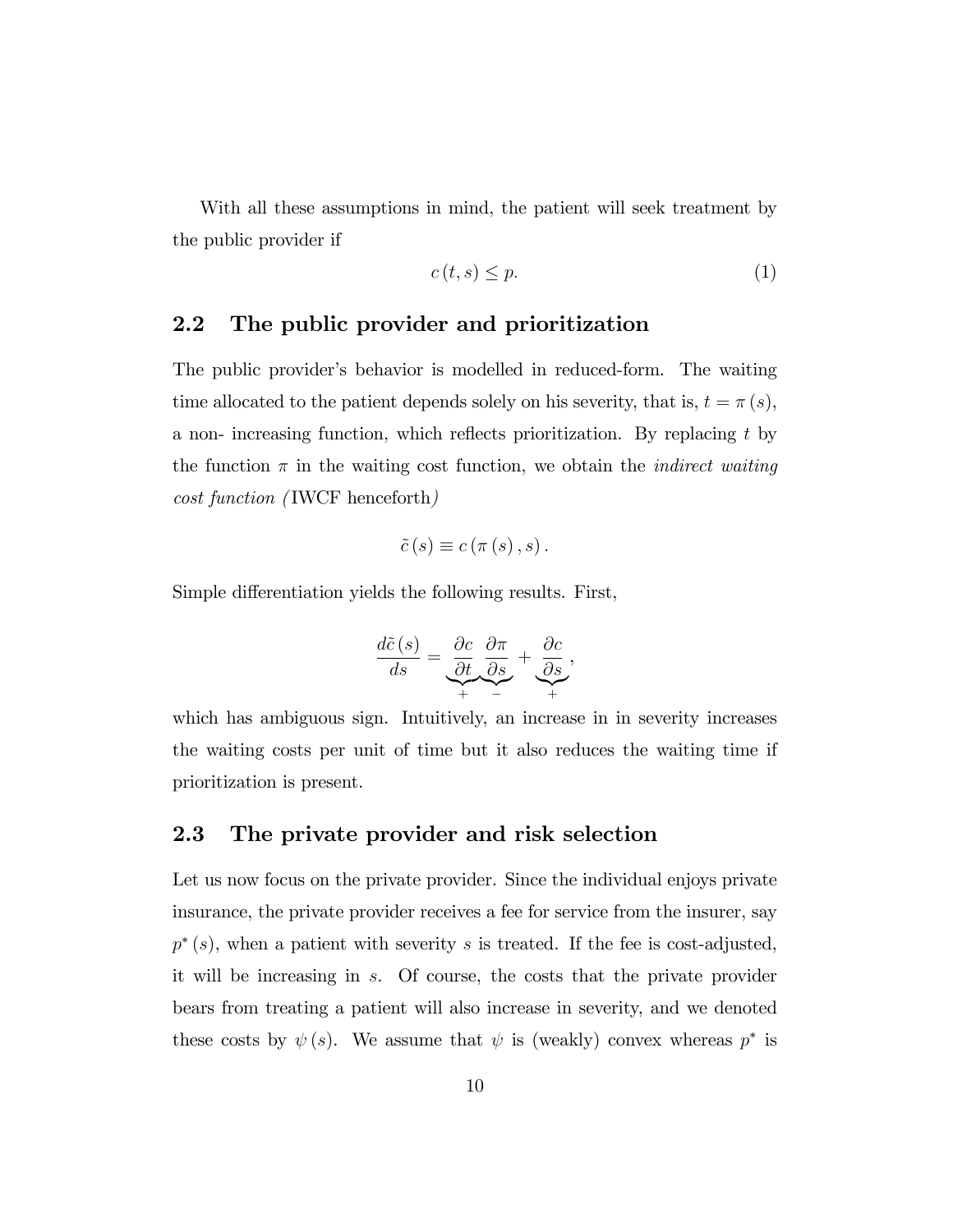(weakly) concave, which reflects the possibility that cost-adjustment may not be perfect, although we do assume that  $\psi(0) = 0$ , whereas  $p^*(0) > 0$ , so the incentives for risk selection disappear at the lowest end of severities. In other words, it could be the case that  $\psi(s) > p^*(s)$  for some s, that is, that the private provider may have an incentive to engage into risk selection by avoiding individuals with such severities. However, and also because the individual holds private insurance, he should be treated no matter what his severity is. Therefore, one thing is to say that the private provider has incentives to select patients and another thing is that the private provider acts on these incentives. In any case, as for the existence of incentives for risk selection, notice that the assumptions made on the functions  $\psi$  and  $p^*$ ensure that only two mutually exclusive cases are possible:

(a)  $p^*$  and  $\psi$  cross exactly once in  $(0, s^{\max})$  say at  $s^c$ , and that  $p^*(s)$  $\psi(s)$  for all  $s \in (0, s^{\max}]$ , so the private provider has incentives to avoid patients with severities in this interval.

(b)  $p^*$  and  $\psi$  do not cross at all in  $(0, s^{\max}]$ , so there are no incentives for risk selection.

### 2.4 Final allocation

In order to determine the final allocation of patients across sectors, not only we need to compare the IWCF with  $p$ , but also take into account the possibility that the private provider engage into risk selection. However, we have already seen that not even the sign of the partial derivative of the IWCF with respect to severity can be established in general. We therefore break the analysis in two parts: the case without prioritization and the case with prioritization. We start with the former, which it is simpler.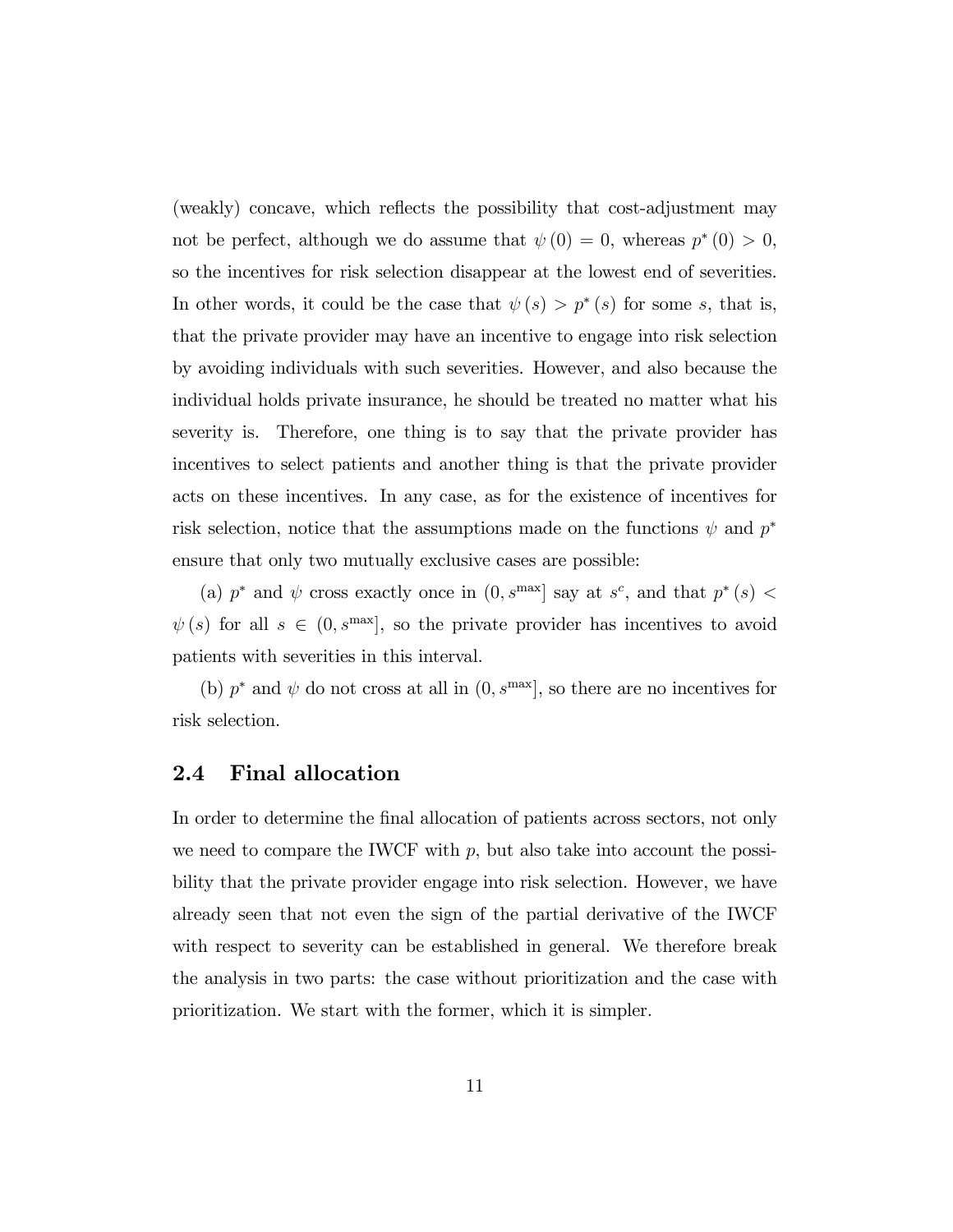# 2.5 No prioritization

Now  $\pi = t_0$  (constant) and  $\frac{d\tilde{c}(s)}{ds} > 0$ . Hence the more severe the patient is, the more likely he is to seek private treatment. This leads to the following Lemma:

**Lemma 1** Suppose that  $\pi = t_0$  and assume that  $c(t_0, 0) < p < c(t_0, s^{\max})$ , then there exists  $\tilde{s} \in [0, s^{\text{max}}]$  such that  $c(t_0, \tilde{s}) \equiv p$  and that all patients with  $0 < s < \tilde{s}$  seek public treatment.

**Proof.** This is a direct consequence of  $\frac{d\tilde{c}(s)}{\partial s} > 0$ .

In the next proposition, we combine this lemma on patients' choice with the possibility of risk selection discussed above. This gives us the final allocation of patients across sectors.

### **Proposition 2** Suppose that  $\pi(s) = t_0$ .

Scenario 1: the private provider either does not have an incentive to engage into risk selection (case (b) above) or even if it does have this incentive (case (a) above), it refrains from acting on it. Then, all individuals with s in the interval  $[0, \tilde{s}]$  seek and receive public treatment and all individuals with s in the interval  $({\tilde s}, s^{\max}]$  seek and receive private treatment.

Scenario 2: the private provider has an incentive to avoid patients with severity  $s \in (s^c, s^{max}]$  (case (a) above) and acts on it. Suppose also that  $\tilde{s} < s^c$ . Then

(i) (Mildest condition patients) For all s in  $[0, \tilde{s}]$ , the patient with such severity is treated in the public sector;

(ii) (Intermediate condition patients) For all  $s \in (\tilde{s}, s^c)$ , the patient with such severity requests treatment in the private sector and is not rejected;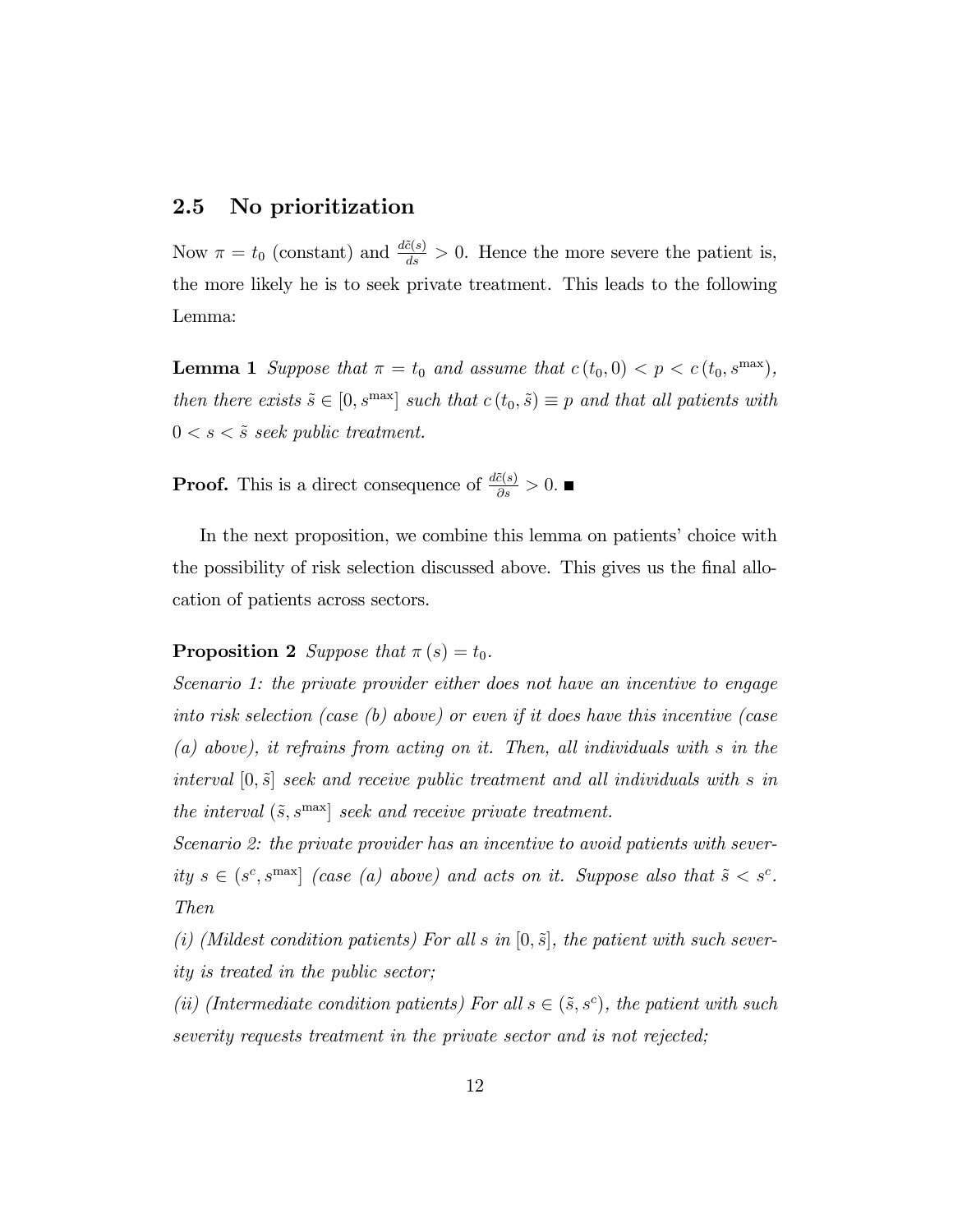(iii) (Patients in most severe condition) For all  $s \in [s^c, s^{\max}]$ , the patient with such severity requests treatment in the private sector but is rejected. Scenario 3: As in the previous scenario but  $\tilde{s} \geq s^c$ . In this case the private sector is inactive since all individuals who would seek treatment there wold be rejected.

**Proof.** The conclusion follows directly from the previous discussion and lemma. ■

Notice this proposition predicts a U-shaped relationship between the use of public treatment and severity only if the private provider is active but engages into risk selection. Otherwise, this relationship will be decreasing.

We now turn to the more complex case, where prioritization of the more severe cases exists.

## 2.6 Prioritization is in place

As mentioned above, a full characterization is impossible at this degree of generality. Therefore, we answer this question for particular functional forms for the prioritization policy and for the *direct* waiting cost function. These functional forms capture all the effects at play.

Even with particular functional forms, multiple cases can arise. Let us advance our results in words first. Two main cases are possible: either prioritization is intense (Case 1 henceforth), or prioritization is mild or absent (Case 2). In the first case, the IWCF becomes inverse-U-shaped, and this allows, for an intermediate values of  $p$ , that a U-shaped relationship between severity and public use arises, *even in the absence of risk selection*. Namely, the IWCF lies below  $p$  for both the individuals in mildest condition and for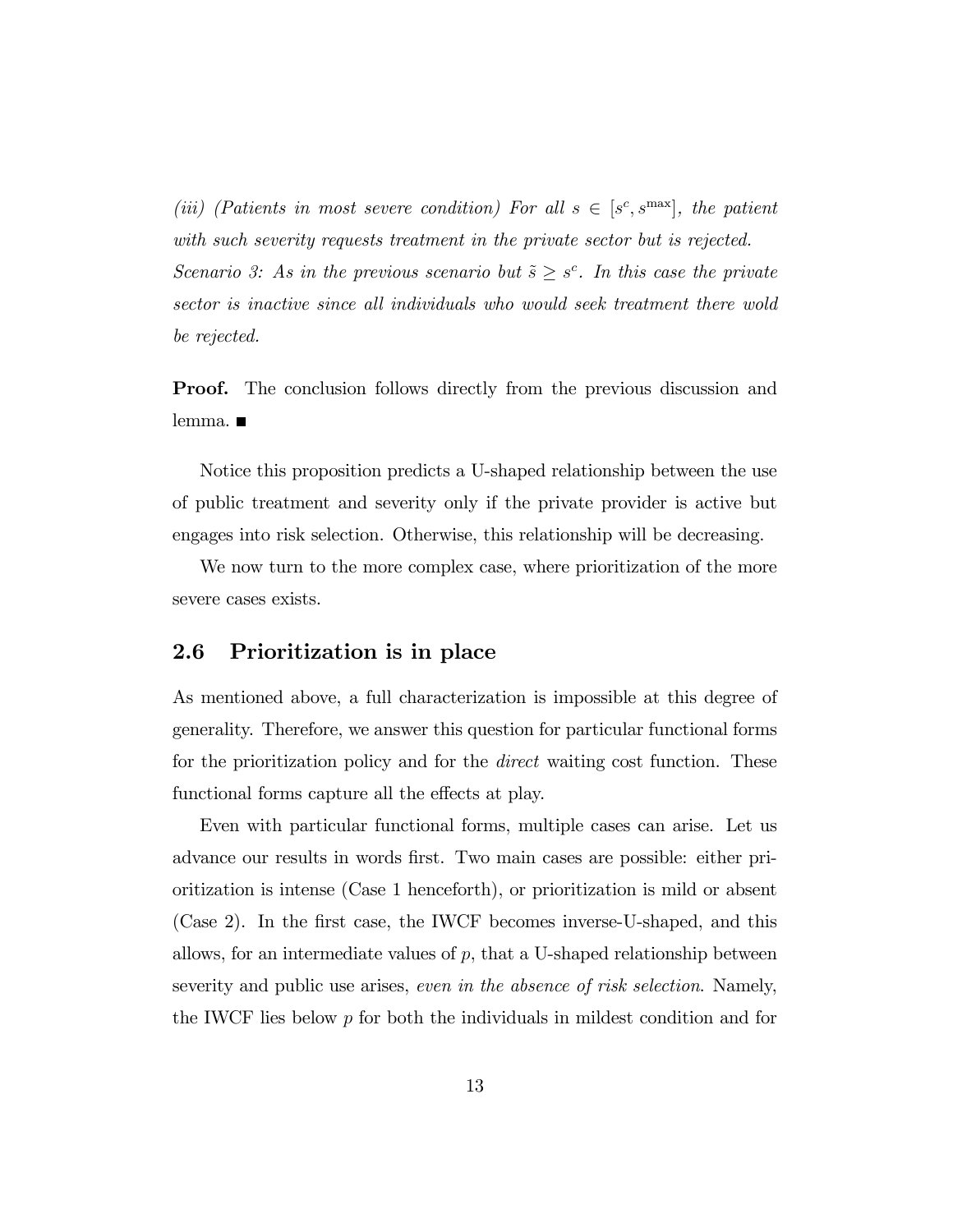the individuals in most severe condition. Intuitively, starting with the individuals in severe condition, the fact that prioritization is intense implies that their waiting time is decreased enough to compensate their high pain and discomfort per unit of waiting time. As for patients in mildest condition, despite the fact that prioritization is intense (so these individuals suffer quite a strong de-prioritization), their willingness to wait is high because their severity is small.<sup>7</sup> We again remark that the U-shaped relationship holds even in the absence of risk selection by the private provider. It is in this sense that we state that risk selection by the private provider and (intense) prioritization in the public provider are observationally equivalent. Indeed, the U-shaped relationship between severity and public use arises both under risk selection and no prioritization (Proposition 2) and under (strong) prioritization and no risk selection. In the second case (prioritization is mild or absent) the IWCF is always increasing, which leads to the same results as in Proposition 2. Notice that this is unsurprising given the continuity of all our functional forms.

Formally, we propose the following functional forms. If the patient waits t units of time, let total waiting costs be given by

$$
c(t,s) = \delta t s,\tag{2}
$$

where  $\delta > 0$  is the marginal disutility of severity per unit of waiting time. As for waiting time, we assume the following functional form:

$$
t = t_0 + \gamma \left( s^{BASE} - s \right), \tag{3}
$$

where  $t_0$  is the base waiting time that a patient that is neither prioritized nor

<sup>7</sup>As mentioned in a previous footnote, this prediction for the individuals in mild condition is reinforced if the decrease in waiting time enjoyed by the individuals in most severe condition is accomplished trough devoting additional resources.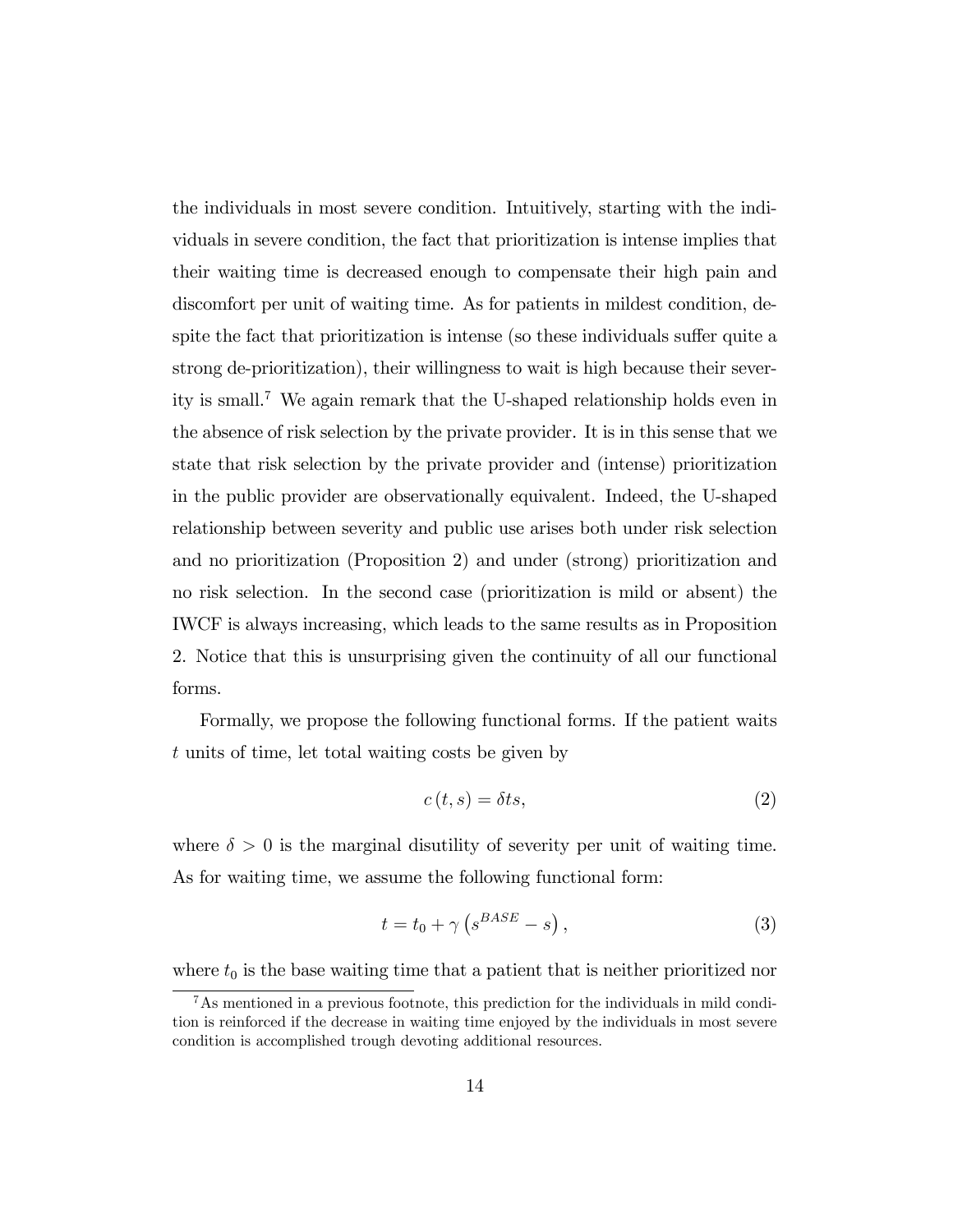de-prioritized bears. This base waiting time is augmented or diminished by a severity component (prioritization) given by  $\gamma \left(s^{BASE} - s\right)$ , where  $s^{BASE}$ as the severity level for which prioritization does not have any effect and is given by

$$
s^{BASE} = \frac{s^{\text{max}}}{2},\tag{4}
$$

where  $\gamma$  represents how intense prioritization is. Hence, if someone is prioritized, someone else must be de-preoritized. Waiting time is above (below) the base waiting time if severity is below (above)  $s^{BASE}$ , reflecting deprioritization (prioritization).

As a technical aside, waiting time cannot be negative, so it must be true that  $t_0 + \gamma \left(s^{BASE} - s\right) \geq 0$  for every  $s \in [0, s^{max}]$  This expression is minimized at  $s = s^{\text{max}}$ , so it necessary and sufficient to impose that it is satisfied at  $s = s^{\text{max}}$ . Recalling the definition of  $s^{BASE}$  given in (4), this leads to the following definition.

**Definition 1** The maximum admissible prioritization  $\gamma$  is given by

$$
\frac{2t_0}{s^{\max}} \equiv \gamma^{\max}
$$

Notice that waiting time for the individual with  $s = s^{\text{max}}$  is zero if  $\gamma =$  $\gamma^{\max}$  and that  $\gamma \leq \gamma^{\max}$  guarantees that  $\tilde{c}(s)$  is always positive. Substituting (3) into (2) yields our IWCF, which can be rewritten as

$$
\tilde{c}(s) = \delta s \left( t_0 + \gamma \left( s^{BASE} - s \right) \right).
$$

#### 2.6.1 The shape of the IWCF

We characterization the shape of he IWCF in next proposition. In a subsequent subsection we introduce the patient's cost of using the private provider  $(p)$  and derive the configuration of usage across sectors.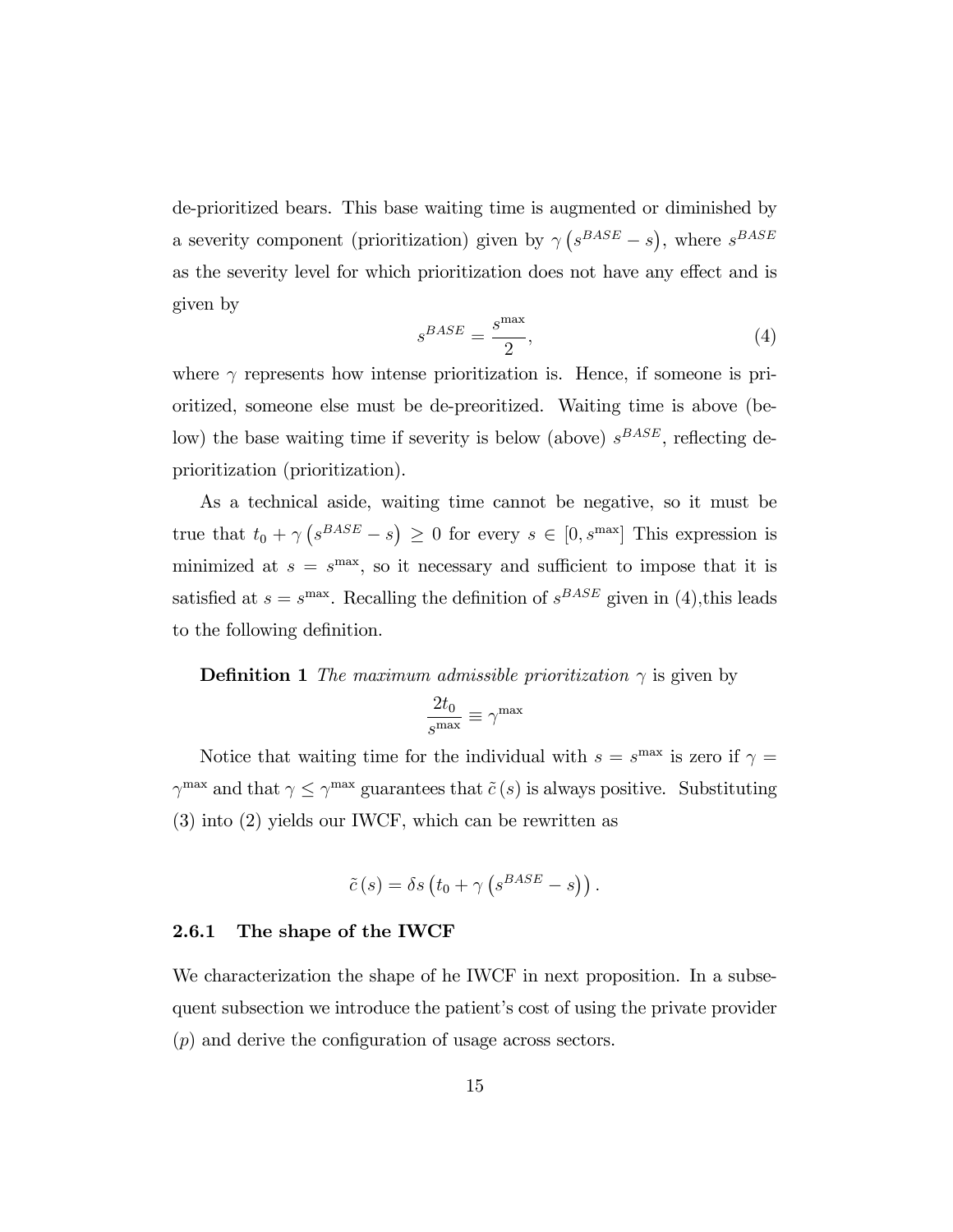**Proposition 3** There exists a threshold for  $\gamma$ , given by  $\gamma^{s^* \leq s^{\max}} = \frac{2}{3}$ 3  $\frac{t_0}{s^{\max}}$ , with  $\gamma^{s^* \leq s^{\max}} < \gamma^{\max}$ , such that: Case 1 (U-shaped IWCF). The IWCF is inverse-U shaped in its domain [0, s<sup>max</sup>] if and only if  $\gamma \geq \gamma^{s^* \leq s^{\max}}$ . Case 2 (Increasing IWCF). The IWCF is increasing for all  $s \in [0, s^{\max}]$  if and only if  $0 \leq \gamma < \gamma^{s^* \leq s^{\max}}$ .

### **Proof.** See the Appendix. ■

This formalizes the intuitive arguments given above. We provide a numerical example next.

#### Numerical example

Suppose  $s^{\max} = 1$ ,  $\delta = 1$ , and  $t_0 = 3$  months, so that  $\gamma^{\max} = 6$  and  $\gamma^{s^* \leq s^{\max}} = 2$ . Then, for  $\gamma \in \left[\gamma^{s^* \leq s^{\max}}, \gamma^{\max}\right] = [2, 6]$  (Case 1) the IWCF is inverse-U shaped whereas for  $\gamma \in [0, \gamma^{s^* \leq s^{\max}}) = [0, 2)$  the IWCF is increasing.

#### 2.6.2 Who seeks which provider?

We now bring in the patient's cost of using the private provider  $p$  to derive the intervals of severities seeking treatment in each sector. The patient compares the cost  $p$  of attending the private provider with the waiting cost of attending the public provider.

In Case 1 (U-shaped IWCF), i.e., for  $\gamma \geq \gamma^{s^* \leq s^{\max}}$ , the private provider is only viable if  $p < \tilde{c}(s^*)$ . We then have two sub-cases.

In subcase 1.1, If p is still relatively high, namely  $p \in (\tilde{c}(s^{\max}), \tilde{c}(s^*)),$ we obtain two cutoff values for severity,  $0 < s_0 < s_1 < s^{\text{max}}$  where  $\tilde{c}(s_0) =$  $\tilde{c}(s_1) = p$  and the profile (from less to more severity) is: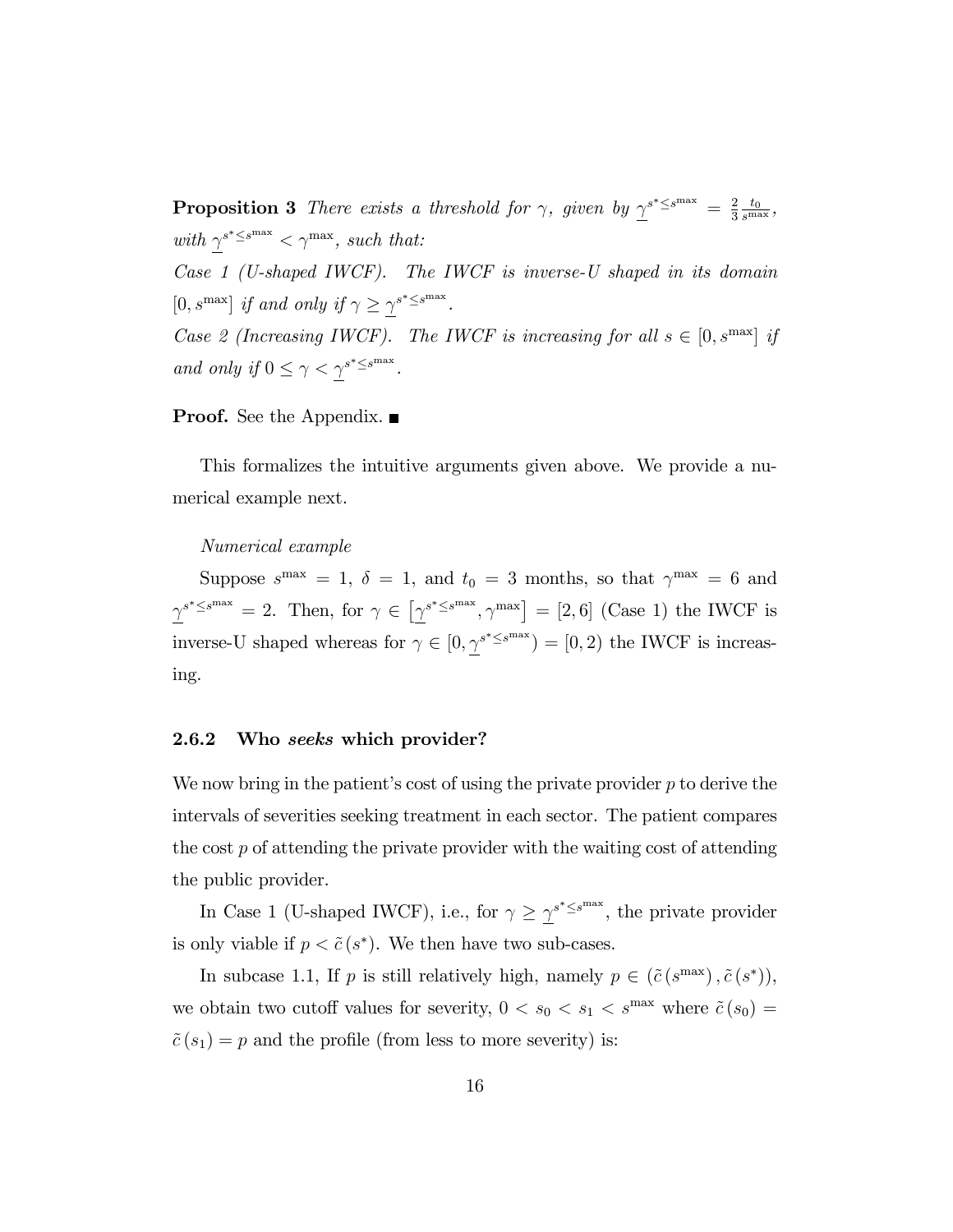- a) Seek treatment in the public sector if  $s \in [0, s_0]$ ,
- b) Seek treatment in the private sector if  $s \in (s_0, s_1)$ ,
- c) Seek treatment in the public sector if  $s \in [s_1, s^{\max}]$ .

This is illustrated in Figure 1 below, drawn for the same parameter values used in the previous numerical example and where we let  $\gamma = 4 < 6 =$  $\gamma^{s^* \leq s^{\max}}$  (which leads to a IWCF given by  $\tilde{c}(s) = 5s - 4s^2$ ). The private cost is set at  $p' = 1.3$ .

In subcase 1.2,  $p$  is low, namely,  $0 \le p < \tilde{c}$  (s<sup>max</sup>), and we obtain a single cutoff value for severity, say  $s^* \in (0, s^{\max})$ , where  $\tilde{c}(s^*) = p$  and we have the profile:

- a) Seek treatment in the public sector if  $s \in [0, s^*]$ ,
- b) Seek treatment in the private sector if  $s \in (s^*, s^{\max}]$ .

This is also illustrated in Figure 1, where this time we set the private cost at  $p'' = 0.75$ .



**Figure 1.** The IWCF in Case 1, with  $s^{\text{max}} = 1$ ,  $\delta = 1$ , and  $t_0 = 3$  months; and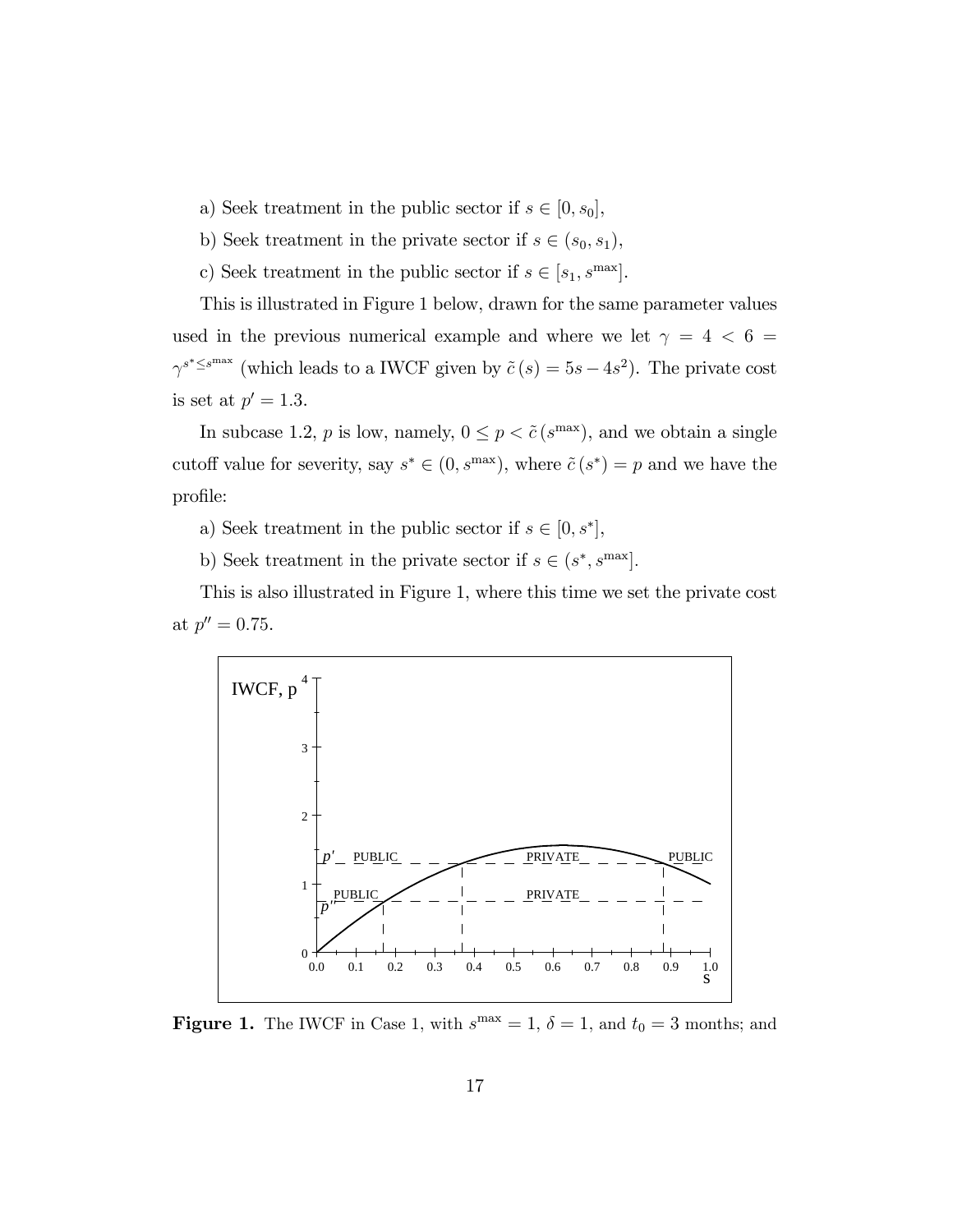$\gamma = 4 \in \left[ \gamma^{s^* \leq s^{\max}}, \gamma^{\max} \right] = [2, 6]$ . Choice of sector where to seek treatment when  $p = p' = 1.3$  (subcase 1,1) and choice of sector when  $p = p'' = 0.75$ (subcase 1.2)

In Case 2 (increasing IWCF), i.e., for  $0 \leq \gamma < \gamma^{s^* \leq s^{\max}}$ , the private provider is only active if  $p \leq \tilde{c}(s^{\max})$  and in this case we obtain a single cutoff and the same profile as in the previous subcase. This is illustrated in Figure 2 below, where we let  $\gamma = 1$  (which leads to a IWCF given by  $\tilde{c}(s) = \frac{7}{2}s - s^2$  and  $\tilde{c}(s^{\text{max}}) = \frac{7}{2} - 1 = 2.5$  and  $p = 2$ .



**Figure 2.** The IWCF in Case 2, with  $s^{\text{max}} = 1$ ,  $\delta = 1$ , and  $t_0 = 3$  months and  $\gamma = 1 \in [0, \underline{\gamma}^{s^* \leq s^{\max}}] = [0, 2]$ ; and the choice of sector where to seek treatment when  $p = p' = 2$ .

### 2.6.3 Who is allocated to which provider?

In the previous analysis we were able to predict in what sector would individuals with different degrees of severity seek treatment. Of course, if the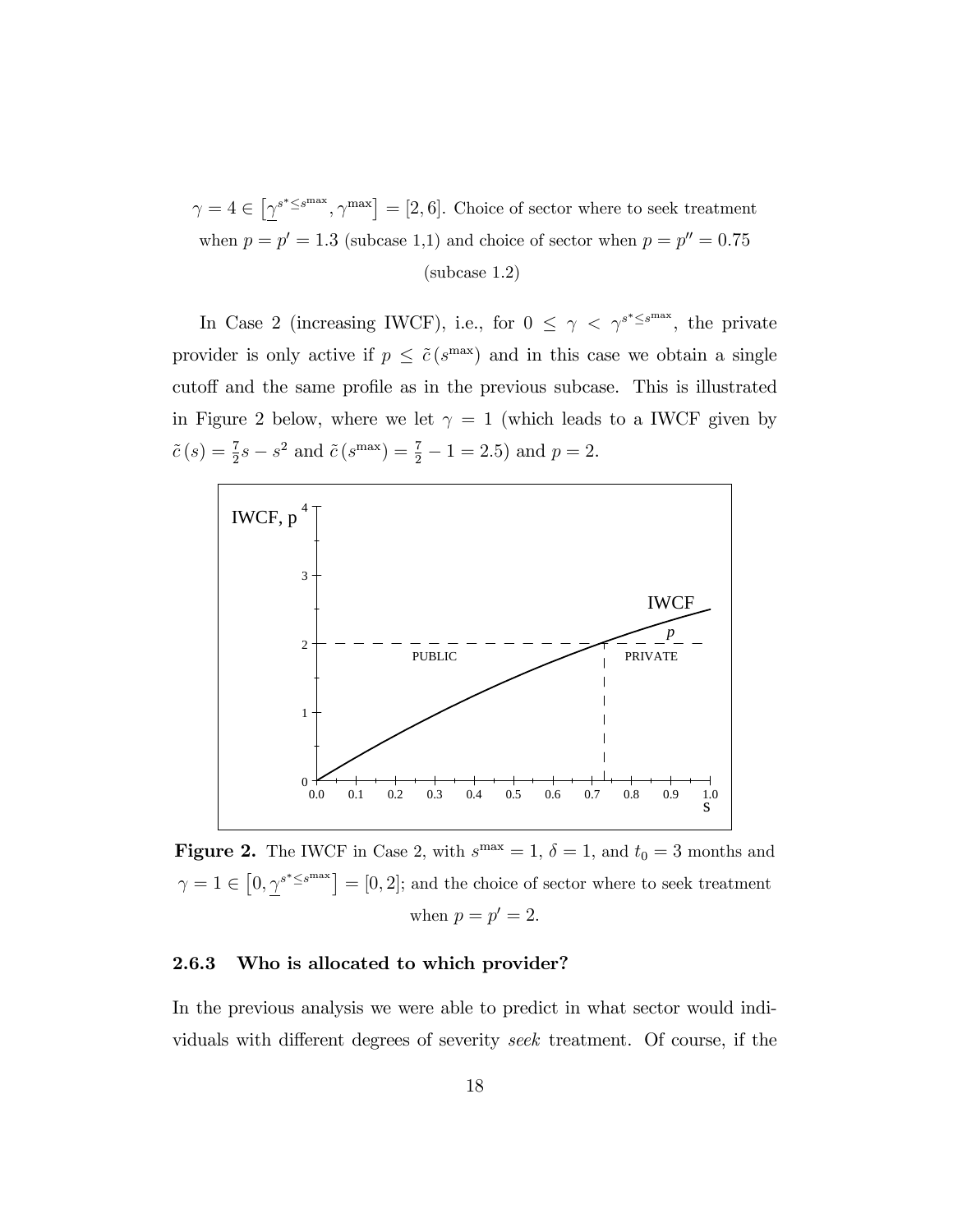private provider either does not have an incentive to select risks or, if even when it does, it does not act on this incentive, seeking treatment in a given sector is equivalent to receiving treatment in that sector. In that case we obtain the same allocation as the one describes in subsection 2.4.2.

What if the private provider does engage into risk selection? This, as we have seen, requires that the conditions discussed in case (b) in subsection 2.2 hold. Namely, there must exist a critical severity level  $s^c$  such that the private provider has an incentive to reject patients with severities on or above this threshold. If the private provider does indeed act on this incentive then several cases may arise.

Take first subcase 1.1 above, where only patients with  $s \in (s_0, s_1)$  seek private treatment. If  $s^c \leq s_0$  the private provider becomes inactive. If  $s^c \in (s_0, s_1)$  then we obtain a U-shaped relationship between usage and public use:

- a) Receive treatment from the public provider if  $s \in [0, s_0]$ ,
- b) Receive treatment from the private provider if  $s \in (s_0, s^c)$ ,
- c) Receive treatment from the public provider if  $s \in [s^c, s^{\max}]$ .

Finally, if  $s^c > s_1$  then risk selection becomes irrelevant since the patients that would be rejected in the private sector would not seek treatment there in the first place.

Take now either subcase 1.2 or Case 2, where only patients with  $s \in$  $(s^*, s^{\text{max}}]$  seek treatment in the private sector. If  $s^c \leq s^*$  the private provider becomes inactive. If  $s^c \in (s^*, s^{\max}]$  then we again obtain a U-shaped relationship between usage and public use:

- a) Receive treatment from the public provider if  $s \in [0, s^*]$ ,
- b) Receive treatment from the private provider if  $s \in (s^*, s^c)$ ,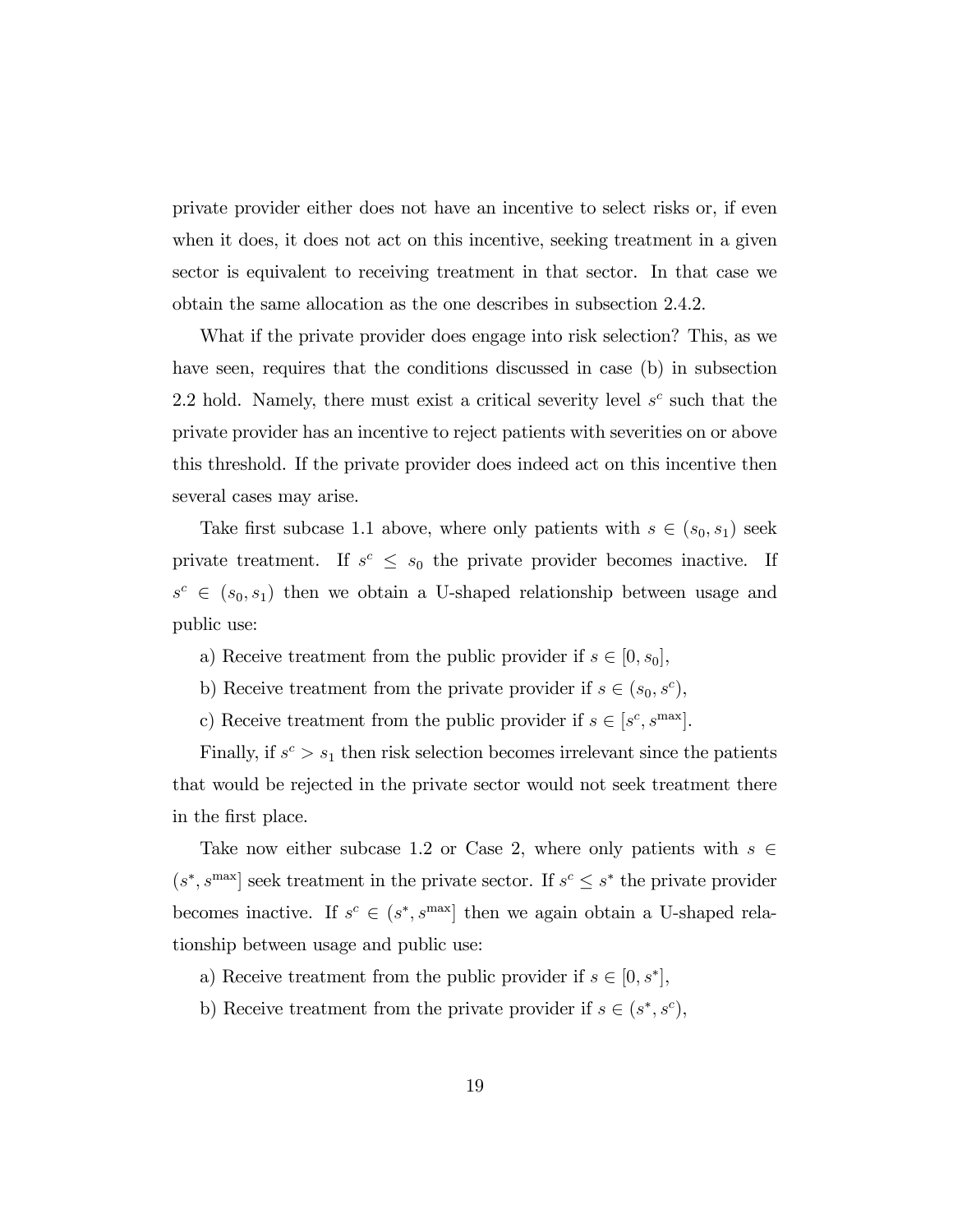c) Receive treatment from the public provider if  $s \in [s^c, s^{\max}]$ .

#### 2.6.4 Summary

The predictions of the model depend on the patients' level of severity. Patients in the mildest condition are willing to wait since their cost of waiting per unit of time is small. Hence, they will demand (and obtain) NHS services. This will lead to a decreasing relationship between severity and the use of public services at low levels of severity.

As for individuals in most severe condition, we need to distinguish between two scenarios. In the first scenario, prioritization is strong and individuals in most severe condition do not suffer long waits and this compensates the fact that their cost of waiting per unit of time is large. These individuals demand and obtain services from the public sector. Therefore a U-shaped relationship between public usage and severity arises. This is true even in the absence of risk selection by the private sector.

In the second scenario, prioritization is absent or very mild, in which case individuals in most severe condition will demand private services. Within this scenario, we have two cases: in the first case, the private sector does not engage into risk selection and therefore these individuals are treated in the private sector. The relationship between public use and severity is decreasing. In the second case, the private sector does engage into risk selection and these individuals are finally treated in the public sector. Here we recover the Ushaped relationship that obtained above.

These results lead us to two important corollaries. First, if one observed a decreasing relationship between public use and severity, then there cannot be risk selection by the private sector (obviously) nor prioritization can be too strong. Second, if one observed a U-shaped relationship, this is consistent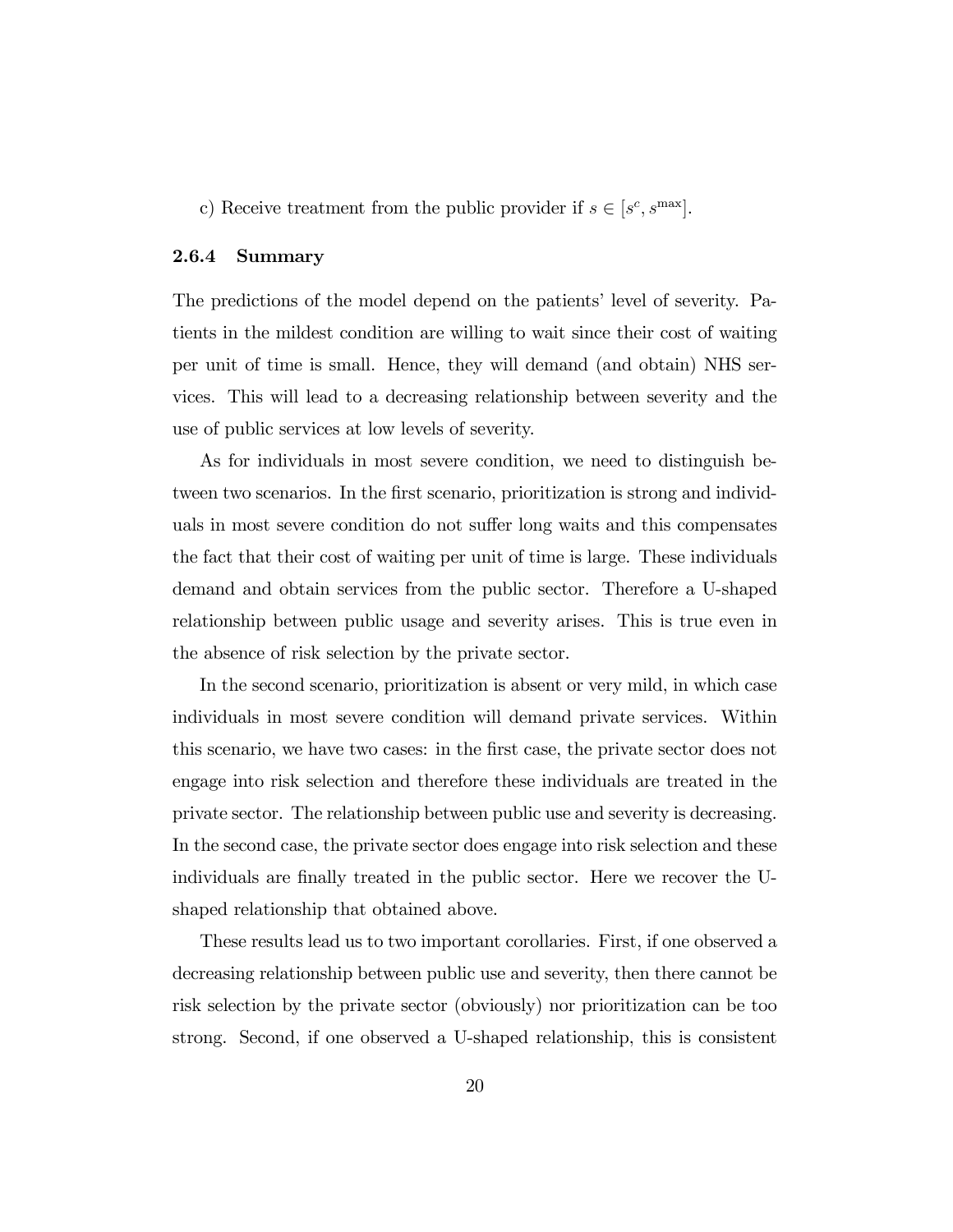with both risk selection and strong prioritization. This last result can be summarized as "risk selection and strong prioritization are observationally equivalent".

# 3 Empirical Application: the NHS in the UK

In the previous section, we have shown that even a simple economic model cannot generate an unambiguous relation between illness severity and the use of public health care. The relation ultimately depends on assumptions about the actions taken by the private health providers, the prioritization policy in place in the public sector, as well as how the waiting cost per unit of time increases with illness severity. This makes the empirical analysis necessary to determine the nature of the relationship under scrutiny. We focus on the UK and estimate the relation between health status and use of public health care using the British Household Panel Survey

# 3.1 Institutional Setting

In the UK, the National Health Service (NHS) provides comprehensive health coverage to all citizens and is funded through general taxation and compulsory social security contributions. NHS funded care (doctor visits, hospitalizations, diagnosis, etc.) is free at the point of consumption, except for prescription drugs and, dental care, for which there are copayments.

Despite the comprehensive coverage provided by the NHS, a share of the population has private health insurance (PHI), which provides access to medical treatment without putting up with long waiting lists, choice of consultant, and provides better hotel services (individual rooms in hospitals,...). Individuals with PHI can still access NHS funded treatment, and do not get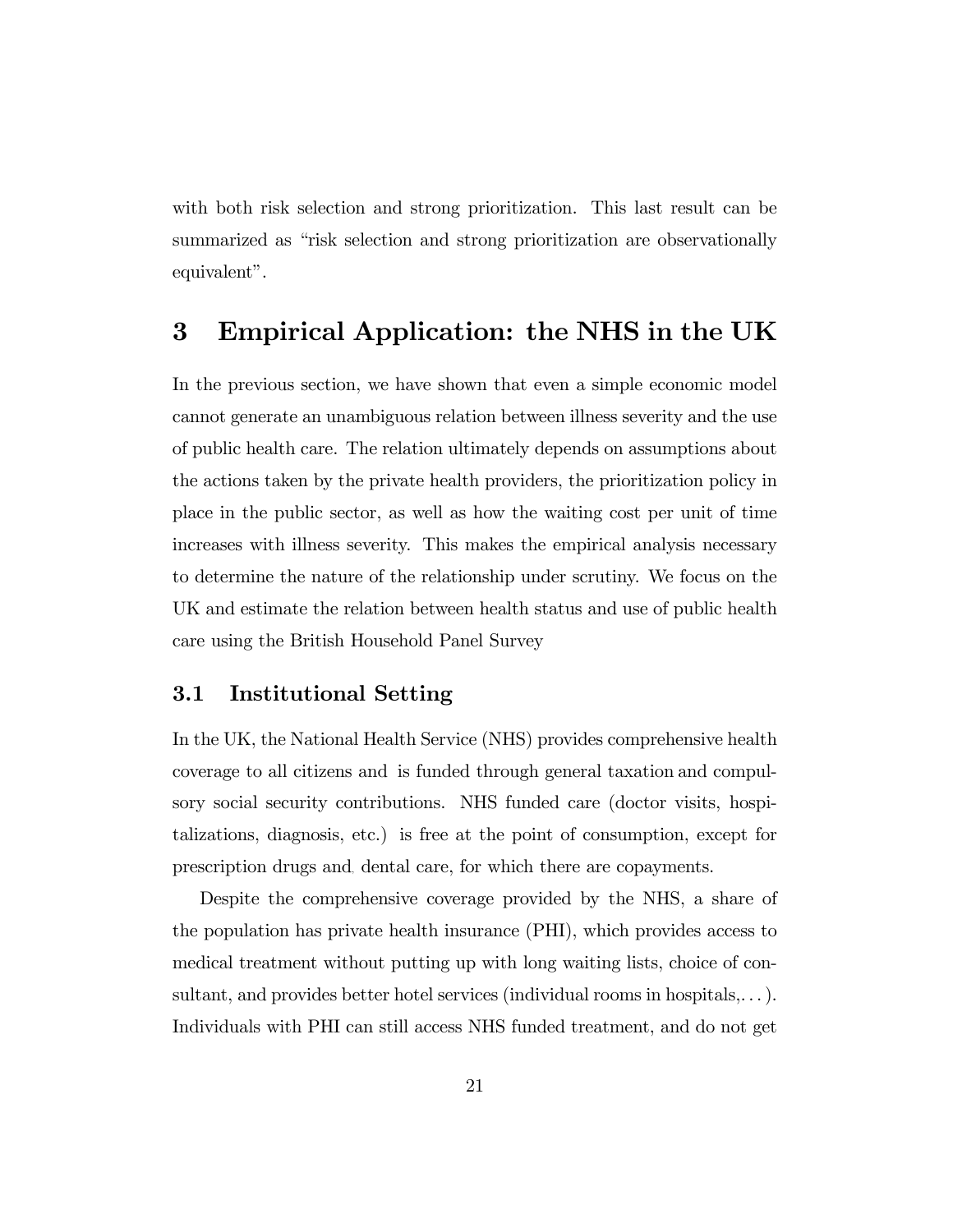any tax rebate for using PHI providers.

### 3.2 Data

We use the British Household Panel Survey (BHPS), a multi-purpose panel household survey, which follows households over time even if they split. All adult household members are interviewed. We restrict the sample to waves 6 to 18 (1996-2008) because they are the ones that include questions on PHI. We only include in the sample individuals with PHI. This is because it is uncommon for those without PHI to use private health care as they have to pay the full cost out-of-pocket, and it is quite expensive.

We use two different variables to measure the use of public health care services: whether the respondent had a NHS funded consultation with a hospital consultant as outpatient, and whether the respondent had a NHS funded hospitalization. There is no information on the specific cause of the hospitalization or the consultation, except for whether the hospitalization was for childbirth. Because PHI does not cover maternity services, we exclude women from the analysis of hospitalizations if they have had a childbirthrelated hospitalization in the relevant time period. Table 1 reports sample descriptive statistics.

#### 3.2.1 Severity measure

Indexes based on co-morbidities (diabetes, cancer, stroke, heart and circulation problems, etc.), such as the Charlson Comorbidity Index (Charlson et al ,1987, Deyo et al., 1992) and the Elixhauser score (Elixhauser et al.,1998, van Walraven et al., 2009) are routinely used in clinical prognosis research (Austin et al., 2015, Lieffers et al., 2011, Lix et al., 2011). Co-morbidities indexes have shown to be positively correlated with illness severity measures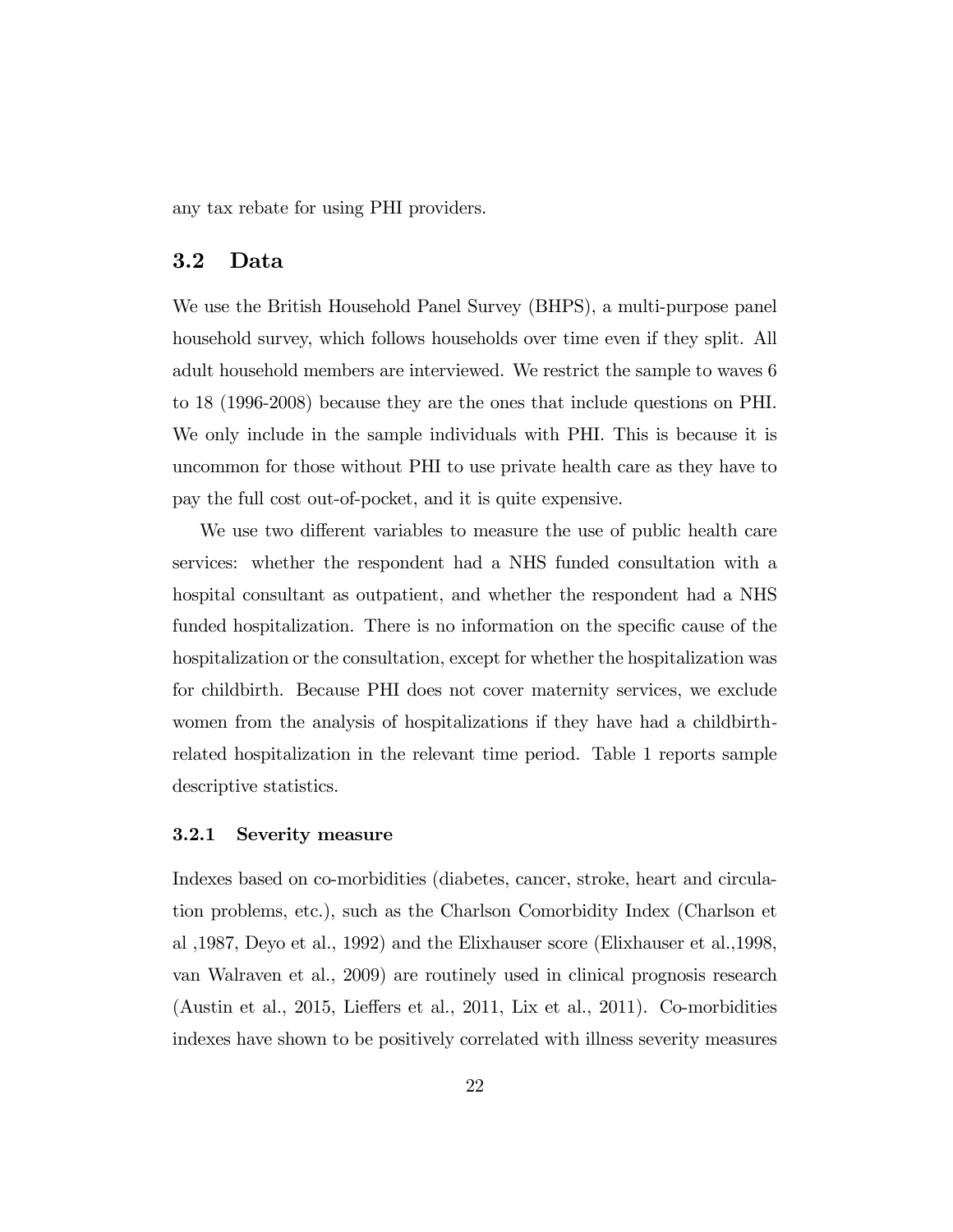(Gross et al., 1999, Christensen et al., 2011) possibly because co-morbidities can worsen a wide range of illnesses faced by patients. Hence, we will rely on the information on co-morbidities collected in the BHPS to build a proxy for illness severity.

In particular, the BHPS asks whether respondents suffer from 14 different and pre-specified health and disability problems (diabetes, cancer, stroke, disability in the limbs, difficulty hearing, digestive problems, heart and circulation problems, etc.) as well as an "other" category. To proxy for illness severity, we will consider two different measures: one is the simple count of the number of health problems that the individual reports to suffer from. The second measure is an index which weights each health problem differently. To compute the weights, we estimate an ordered probit regression of self-assessed health (SAH) (5 categories) over health problem dummies and age, and use the coefficients on the health problem dummies as weights. We re-scale the index between 0 and 1 to ease comparisons.<sup>8</sup> Figure 3 plots the density of the co-morbidity index.

<sup>8</sup>Doiron and Kettlewell (2018) also use SAH as explanatory variables for public versus private usage but the aim of the paper is different (detecting moral hazard). They find that SAH = poor raises usage by 18.3 ppts. However, the increase is 7.6 ppts as for private usage whereas it is 10.7 ppts for public usage. These results are consistent with the increasing part of our U-shape.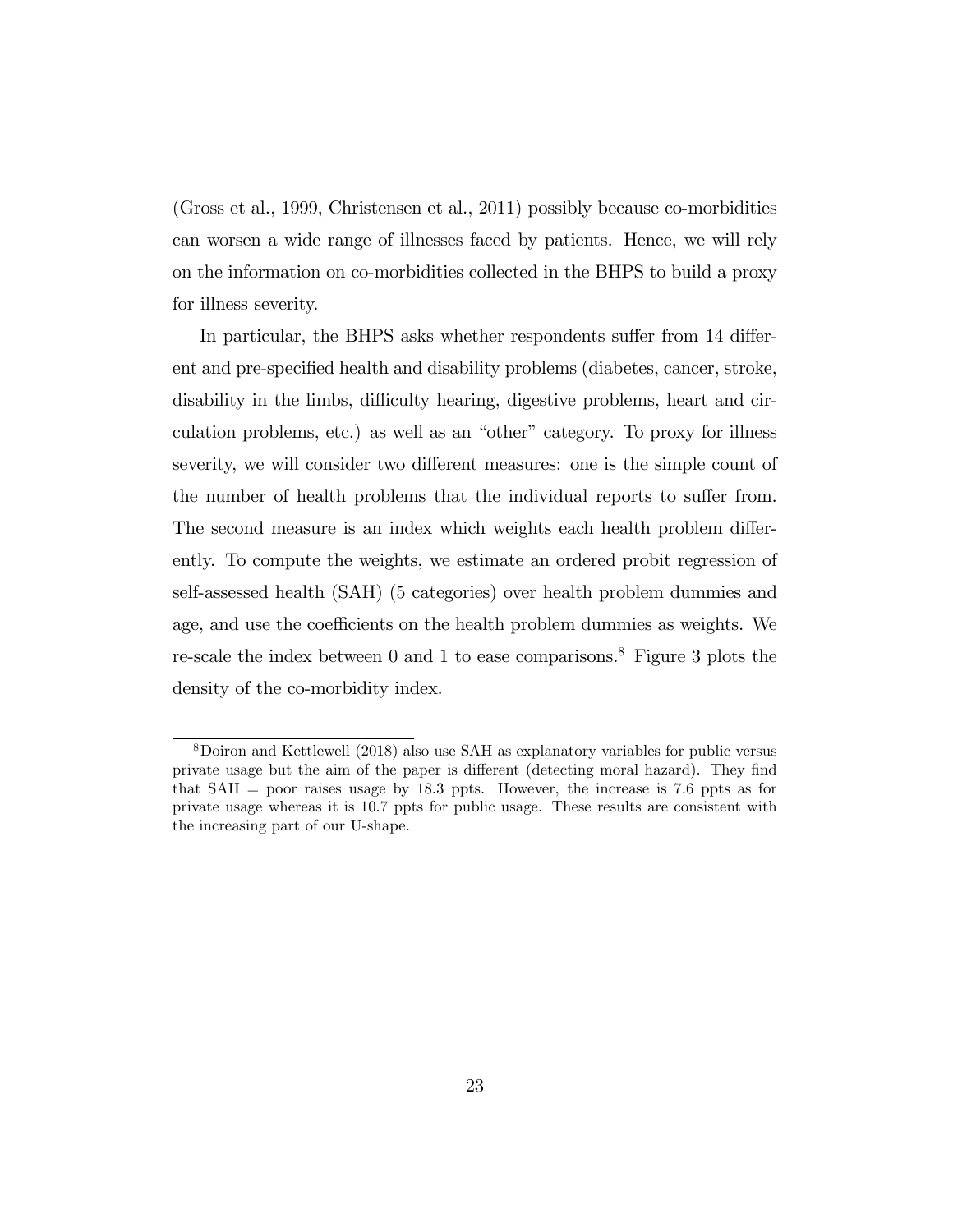

Figure 3: Density of the co-morbidity index.

# 3.3 Empirical model

To describe the relation between our proxy for illness severity and the use of publicly-funded care, we use the following Probit regression:

$$
E[y|Severity, X] = \Phi(\alpha_0 + \alpha_1 (Severity) + \alpha_2 (Severity)^2 + \dots + \alpha_P (Severity)^P + \beta X),
$$
\n(5)

where y takes value 1 if the use of health care was entirely NHS funded, and 0 if it was partially or fully privately funded and  $\Phi(\cdot)$  is the cumulative distribution function of the standardized Normal distribution.

The model includes a polynomial of order  $P$  in our severity proxy index (Severity). X is a vector of covariates that includes gender, cohabitation status, a quadratic polynomial in age, region dummies, wave dummies, and a cubic polynomial in the duration of the period in which the health care use is measured.<sup>9</sup> Depending on the specification, we also control for education

 $9$ At the time of the annual interview, which takes place between September of year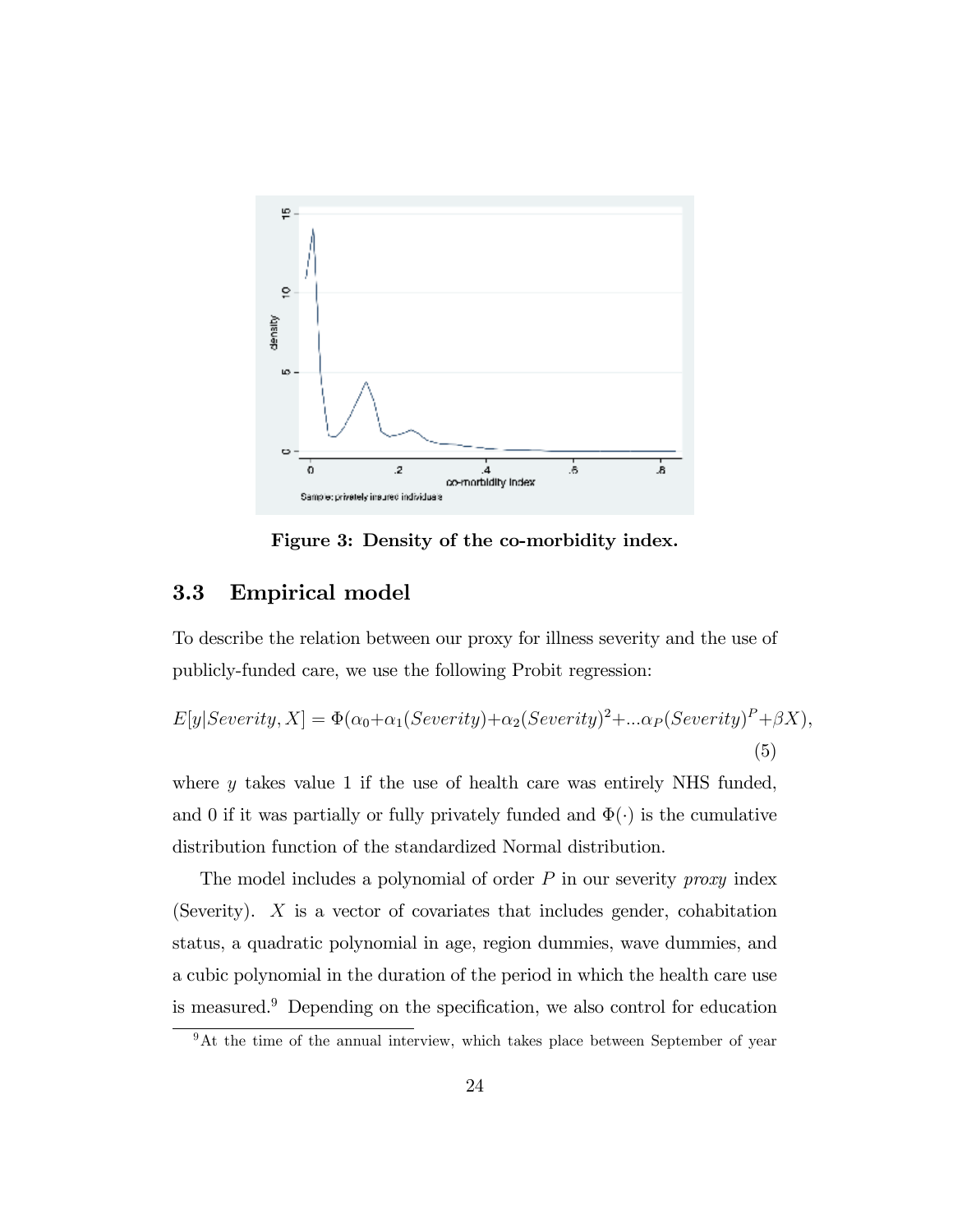dummies and the log of household income. Our parameters of interest are  $\alpha_1, \alpha_2, \ldots \alpha_P$ , which describe the relation between illness severity and the use of publicly funded health care.

### 3.3.1 Descriptive analysis

Figure 4 plots the share of observations in which health care was fully publicly funded against our proxy for illness severity. For both measures of health care (hospitalizations and outpatient consultations), the Ögures show a clear Ushaped pattern between our proxy for illness severity and the percentage of observations whose health care was publicly funded. Figure 5 shows the same U-shape patterns, but directly using the number of co-morbidities that the individual suffers instead of the illness severity index that we used for Figure

4.

t and March of year t+1, respondents are asked whether they used health care services between September of year t-1 and the time of the interview. This means that the time period that is relevant for the use of health care can vary between 12 and 18 months, depending on whether they were interviewed in September or March. We control for this differential time of exposure in our empirical analysis.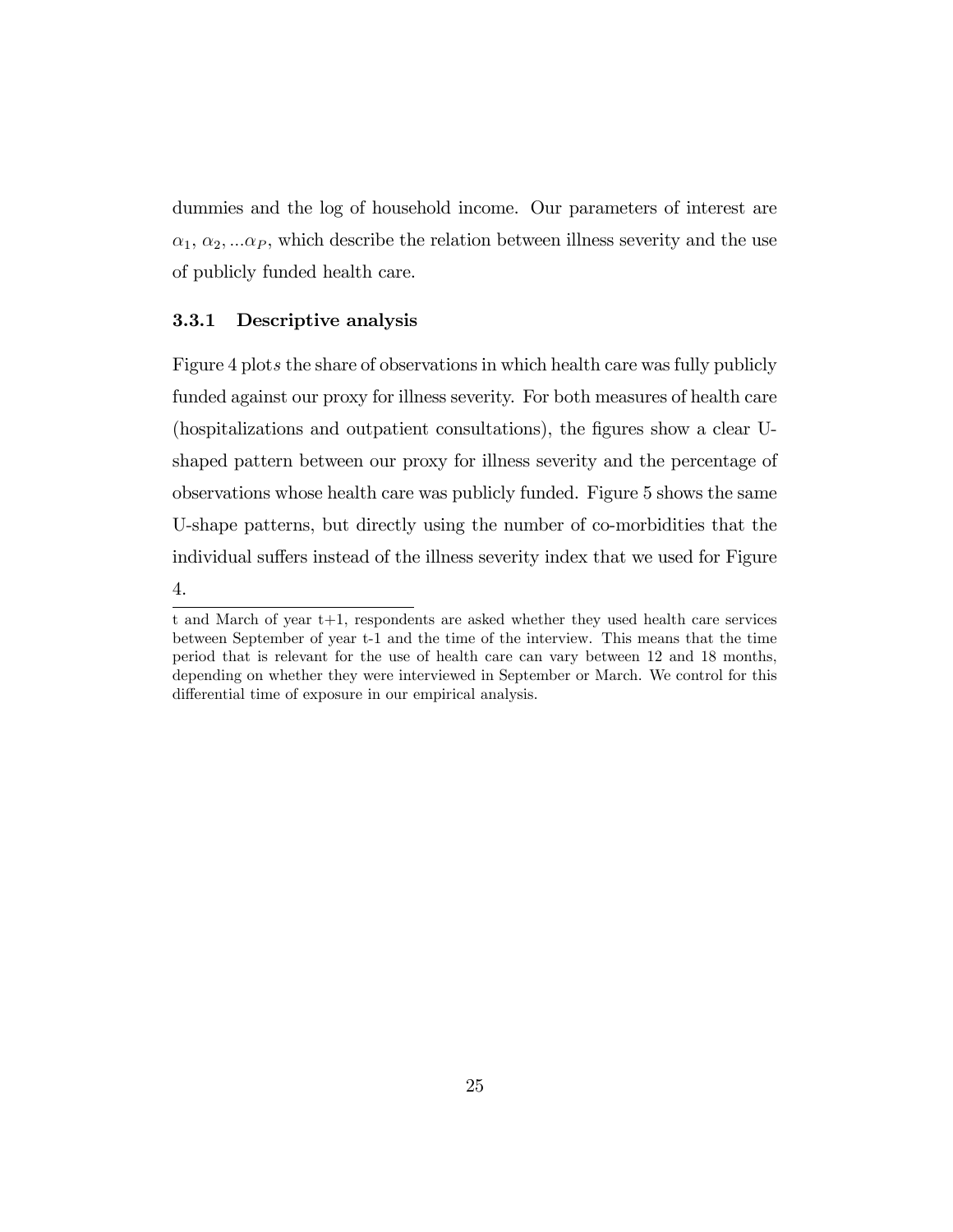

Figure 4: Severity and Use of NHS Services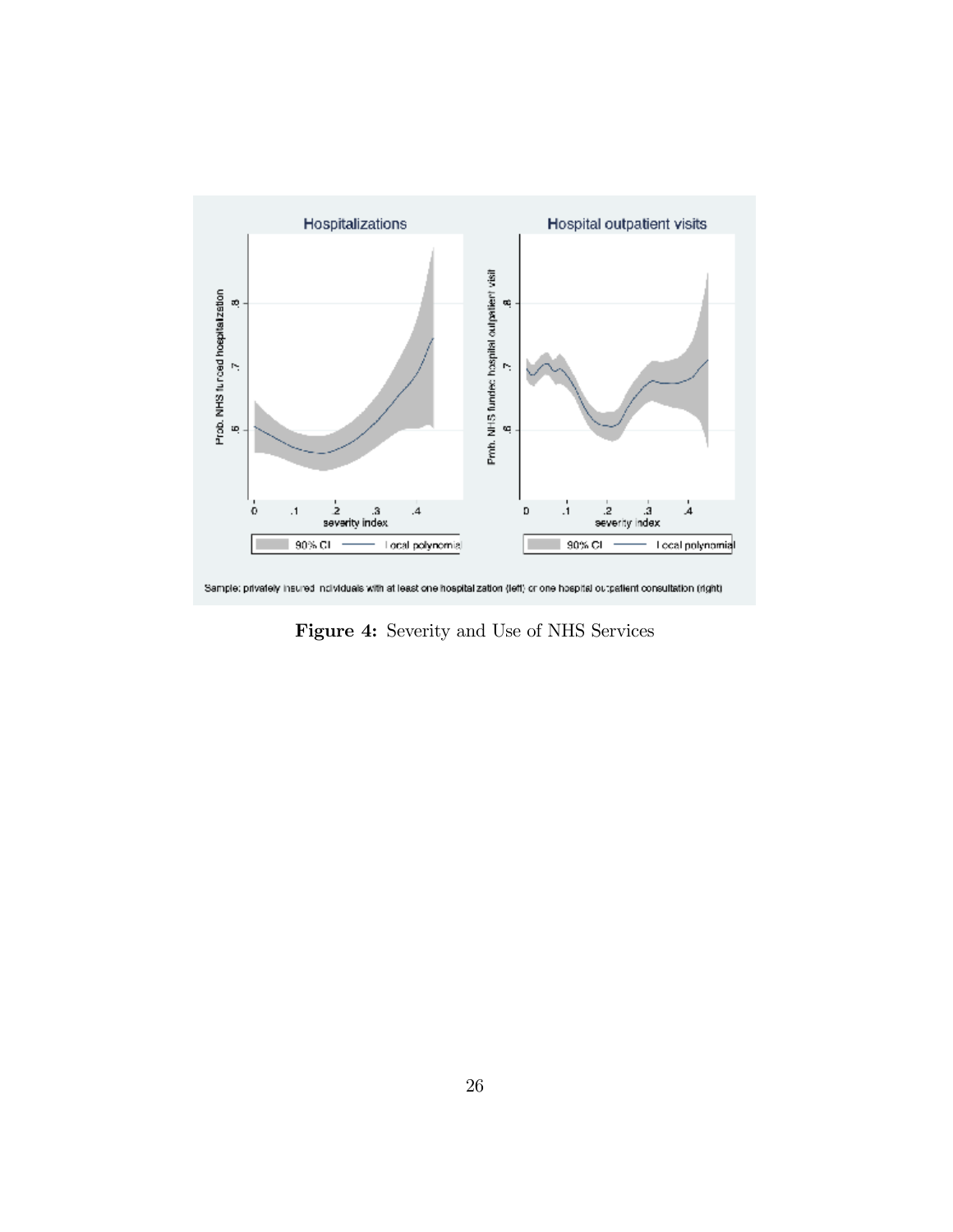

Figure 5: Number of Co-morbidities and Use of NHS Services

# 3.4 Regression Results

Table 2 reports the results of estimates of the Probit model described in (5), in which the dependent variable takes value 1 if the individual's hospital outpatient visits were funded by NHS, and 0 if they were funded privately or mixed. The coefficients of the polynomials in columns  $(1)-(3)$  clearly show a U-shape pattern between illness severity and the probability of publicly funded care, irrespective of whether we control for education and income. Indeed, the minimum of the U-shape is very similar independently of the covariates included in the model. Columns (4) and (5) show that when we add cubic and quartic polynomial terms, they are not statistically significant, indicating that the quadratic polynomial is enough to represent the relation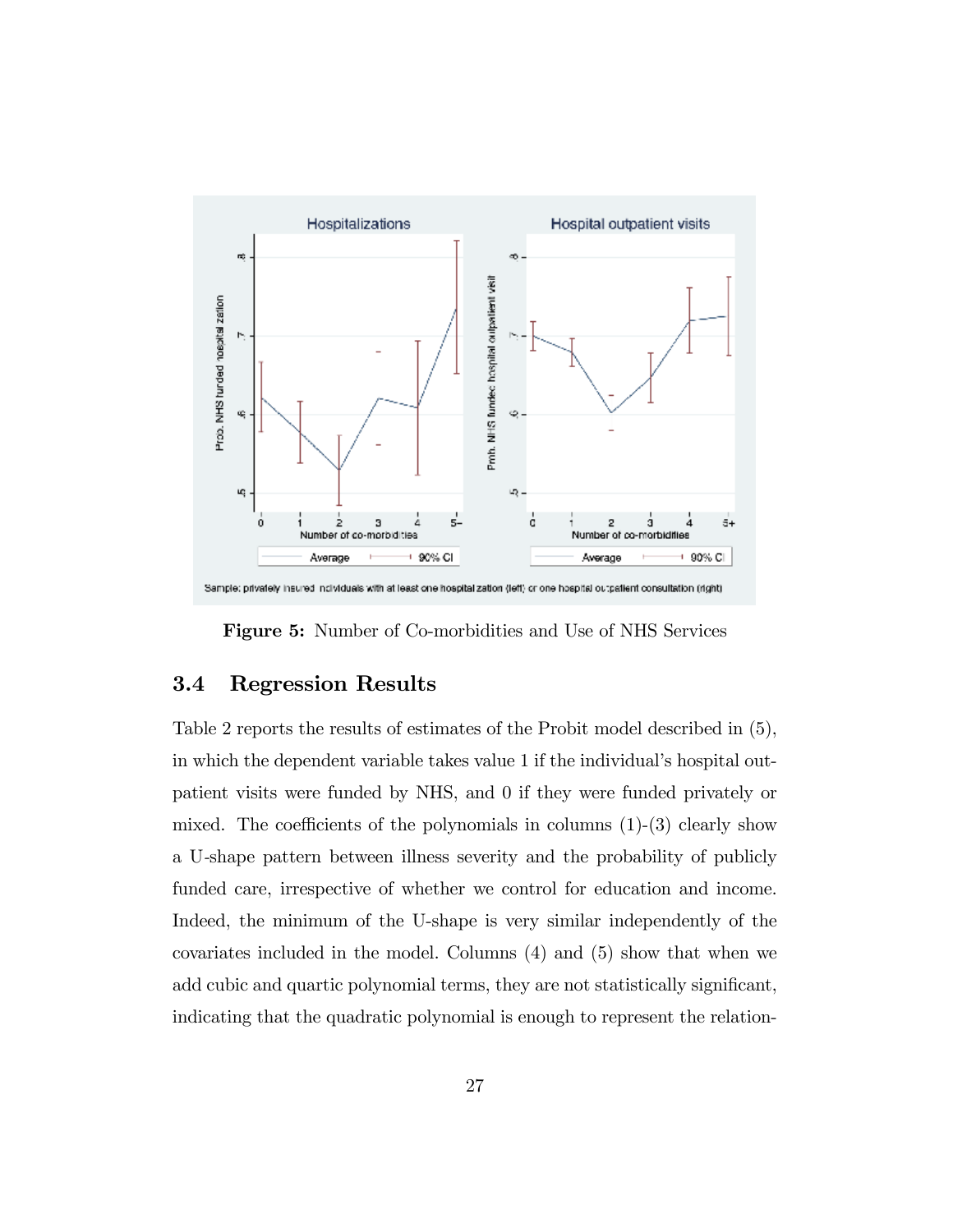ship between our proxy for illness severity and the probability of NHS funded outpatient visits (as expected from Figure 4 and 5). Table 3 reports the results for hospitalizations instead of hospital outpatient visits, and also finds a U-shape pattern, irrespective of whether we control for education and income or not, with the minimum of the U-shape being very similar across specifications.

Empirically, we find a U-shape pattern between the probability of using NHS services and our proxy for illness severity. At the lower end of severity, our empirical results confirm the prediction of the theoretical model, that the probability of using NHS services decreases with illness severity. The empirical findings are even more informative at the higher end of severity, as the prediction of the theoretical model was ambiguous, depending on the extent of risk selection and strength of prioritization.

# 4 Conclusions

In a mixed public-private health care system as the UK, privately insured individuals cannot opt out of public coverage, and they can still use publiclyfunded care. Whether these individuals with double coverage give support to tax increases and higher quality publicly-funded care might depend on the extent to which they use NHS services, and for what levels of severity. We combine a theoretical model which considers the interaction of waiting time, prioritization, and risk selection with empirical analysis based on the British Household Panel Survey to shed light on the pattern between public/private health care use and illness severity by those with double coverage.

We find that the probability of using NHS services follows a U-shape with respect to our proxy for illness severity. At low severity levels, the empirical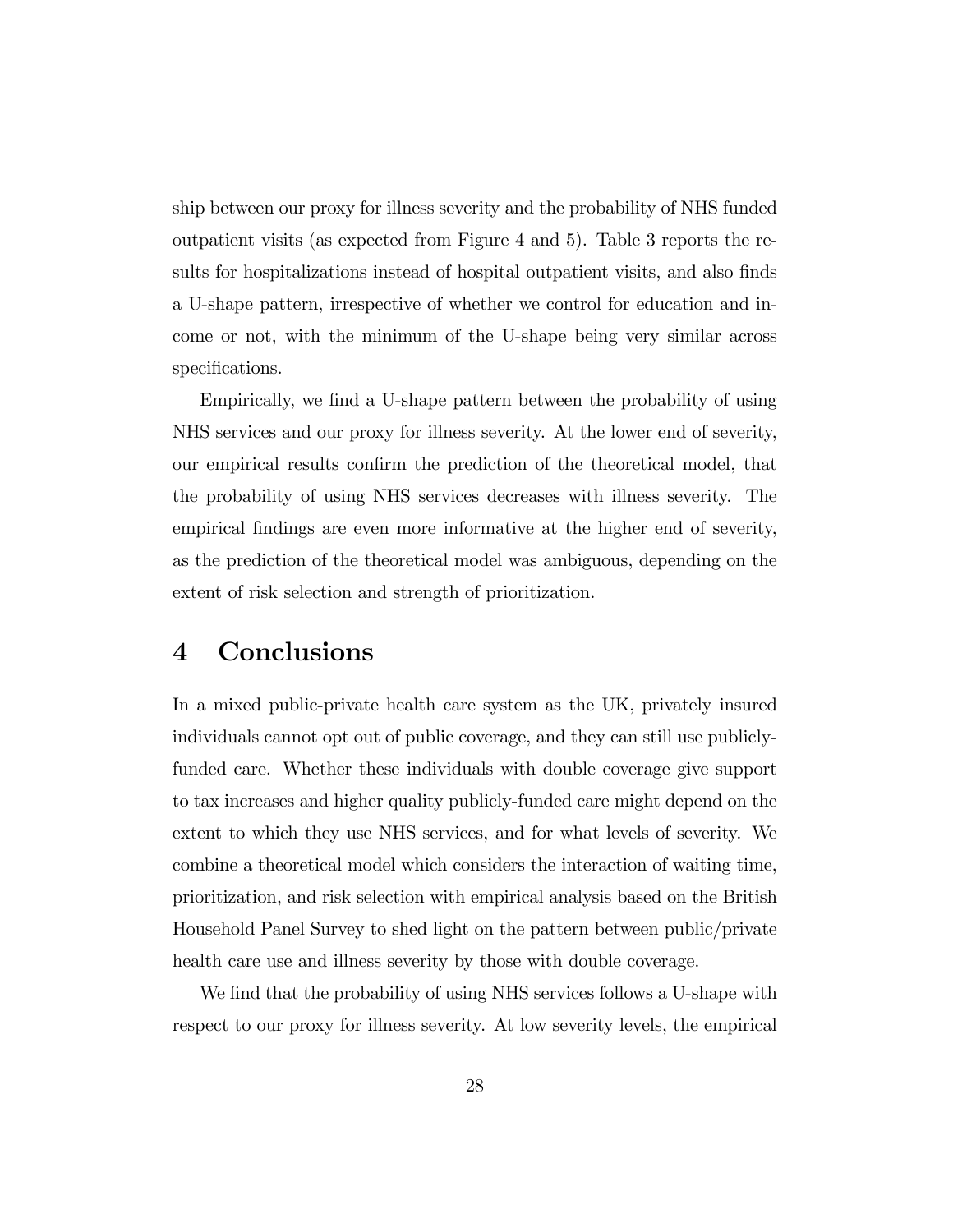findings match the prediction of the theoretical model. The empirical findings are most useful at high severity levels, where the theoretical model does not have a tight prediction, although it clarifies that our empirical finding might be due to significant prioritization by the public sector, risk selection by the private sector, or both (observational equivalence). In other words, both risk selection by private providers and significant prioritization by the NHS would lead to the probability of NHS services increasing with severity at high severity levels, which is what we find in our empirical analysis.

Overall, our results indicate that in a mixed public-private system as the UK, privately insured patients still obtain care from NHS services, and particularly so at high levels of severity. One would expect that this is reflected on their support to quality improvements in the NHS.

# 5 References

# References

- [1] Austin, S.R., Wong, Y.N., Uzzo, R.G., Beck, J.R., Egleston, B.L.,2015. Why Summary Comorbidity Measures Such As the Charlson Comorbidity Index and Elixhauser Score Work. Medical care,  $53(9)$ ,  $65-672$ .
- [2] Barros, P.P., Siciliani, L., 2011. Public and Private Sector Interface. In: Pauly, M.V., Mcguire, T.G. Barros P.P.(Eds.), Handbook of Health Economics, Vol. 2. , North-Holland.
- [3] Barros, P.P., and Olivella, P., 2005. Waiting Lists and Patient Selection. Journal of Economics and Management Strategy 14 (3), 623-646.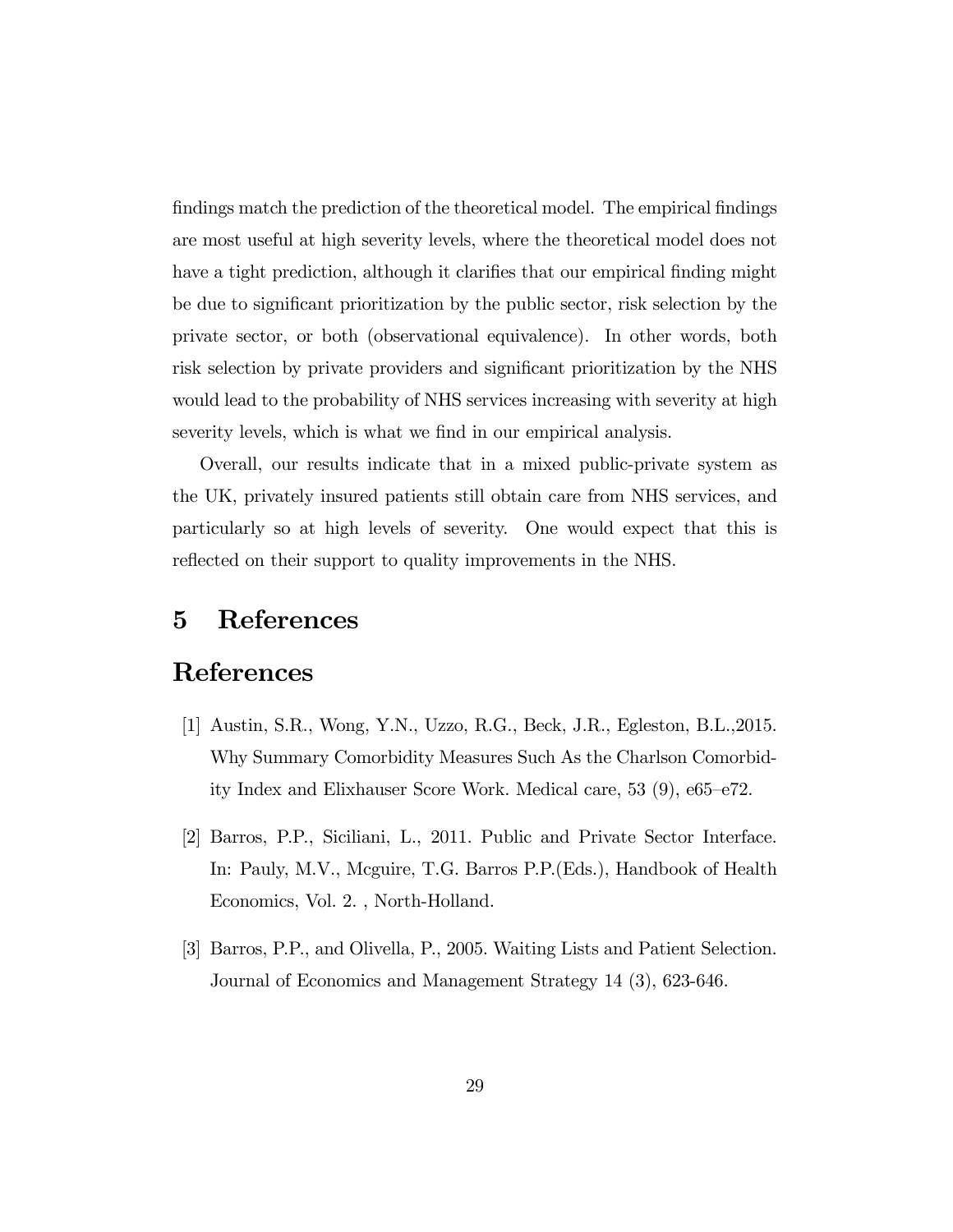- [4] Besley, T., Hall, J., Preston, I, 1999. The Demand for Private Health Insurance: Do Waiting Lists Matter?. Journal of Public Economics 72 (2), 155-81.
- [5] Charlson M.E., Pompei P., Ales K.L., MacKenzie, C.R., 1987. A new method of classifying prognostic comorbidity in longitudinal studies: development and validation. Journal of Chronic Diseases 40 (5), 373-83.
- [6] Christensen, S. Johansen, M.B. Christiansen, C.F., Jensen, R., Lemeshow, S., 2011. Comparison of Charlson comorbidity index with SAPS and APACHE scores for prediction of mortality following intensive care. Clinical epidemiology 3, 203-11.
- [7] Deyo R.A., Cherkin D.C., Ciol M.A, 1992. Adapting a clinical comorbidity index for use with ICD-9-CM administrative databases. Journal of Clinical Epidemiology. 45 (6), 613-9.
- [8] Dimakou, S., Dimakou, O. Basso, H.S., 2015. Waiting time distribution in public health care: empirics and theory. Health Economics Review 5  $(1), 1-27.$
- [9] Doiron, D. Kettlewell, N., 2018. The Effect of Health Insurance on the Substitution between Public and Private Hospital Care. The Economic Record 94 (305), 135-154.
- [10] Ellis, R.P, 1998. Creaming, skimping and dumping: provider competition on the intensive and extensive. Journal of Health Economics 17,  $537 - 555$ .
- [11] Elixhauser A., Steiner C., Harris D.R, 1998. Comorbidity measures for use with administrative data. Medical Care.36,  $8-27$ .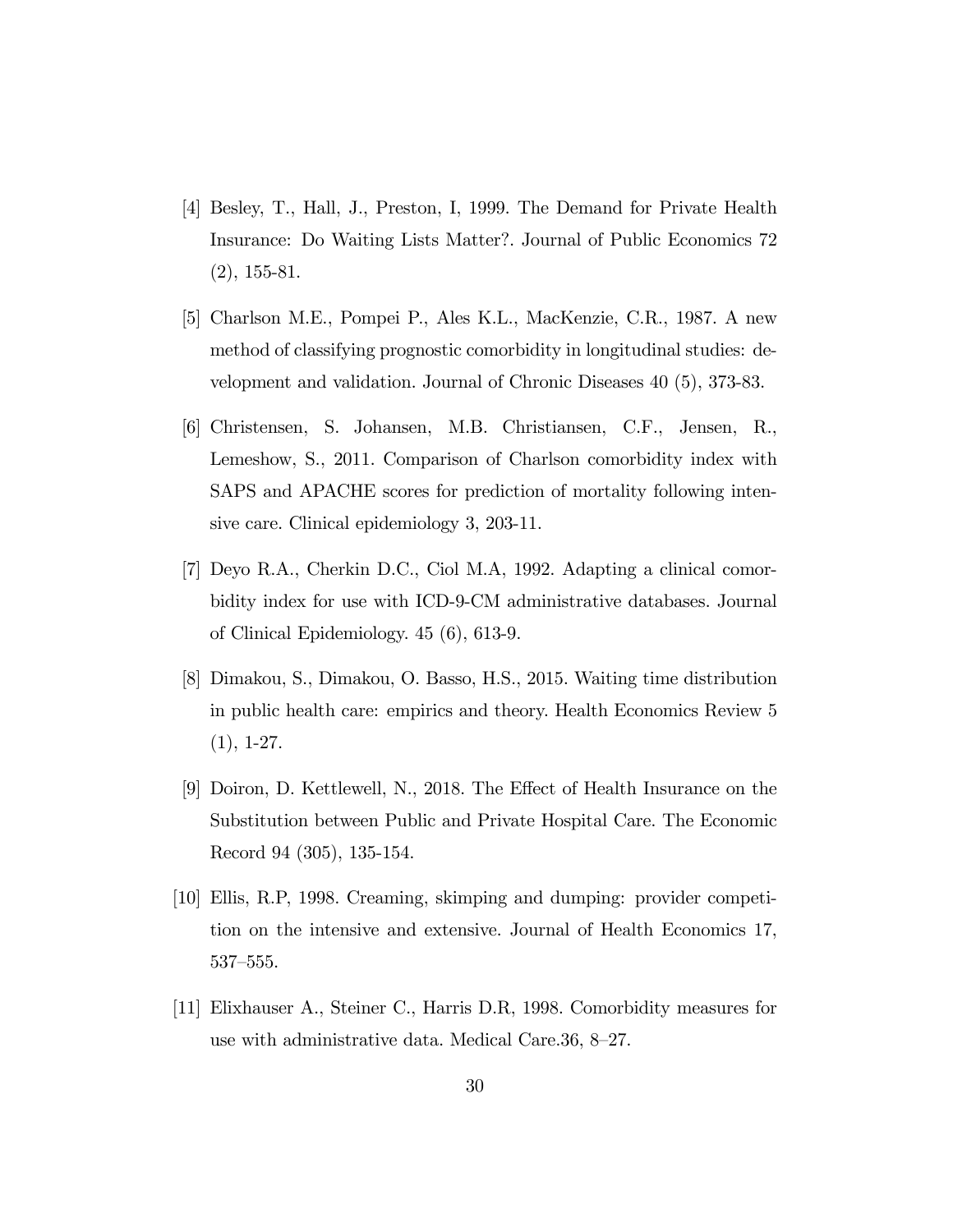- [12] Glazer, J., McGuire, T.G., 2000. Optimal Risk Adjustment in Markets with Adverse Selection: An Application to Managed Care. The American Economic Review,  $90(4)$ ,  $1055-1071$ .
- [13] Gravelle, H. and Siciliani, L, 2008. Is waiting-time prioritisation welfare improving?. Health Economics 17 (2), 167-184.
- [14] Goddard, J.A.,Tavakoli M., 1994. Rationing and waiting list management  $\sim$  Some efficiency and equity considerations. In: Malek, M. (Ed.) Setting Priorities in Health Care, John Wiley & Sons Ltd: Chichester.
- [15] Gross, P.A., Stein, M.R., van Antwerpen C., 1991. Comparison of Severity of Illness Indicators in an Intensive Care Unit. Archives ov Internal Medicine 151  $(11)$ , 2201–2205.
- [16] Goulao, C., Perelman, J., 2014. Interactions Between Public and Private Providers. In: Culyer, A.J. (Ed.) Encyclopedia of Health Economics, 1st Edition. Elsevier.
- [17] Gutacker, N., Siciliani, L., Cookson, R., 2016. Waiting time prioritisation: Evidence from England. Social Science & Medicine159, 140-151.
- [18] Hurley, J. Johnson, M., 2014. A Review of Evidence Regarding Parallel Systems of Public and Private Finance". Center for Health Economics and Policy Analysis WP 14-02, McMaster University.
- [19] Jofre-Bonet, M, 2000. Public Health Care and Private Insurance Demand: The Waiting Time as a Link. Health Care Management Science 3, 51-71.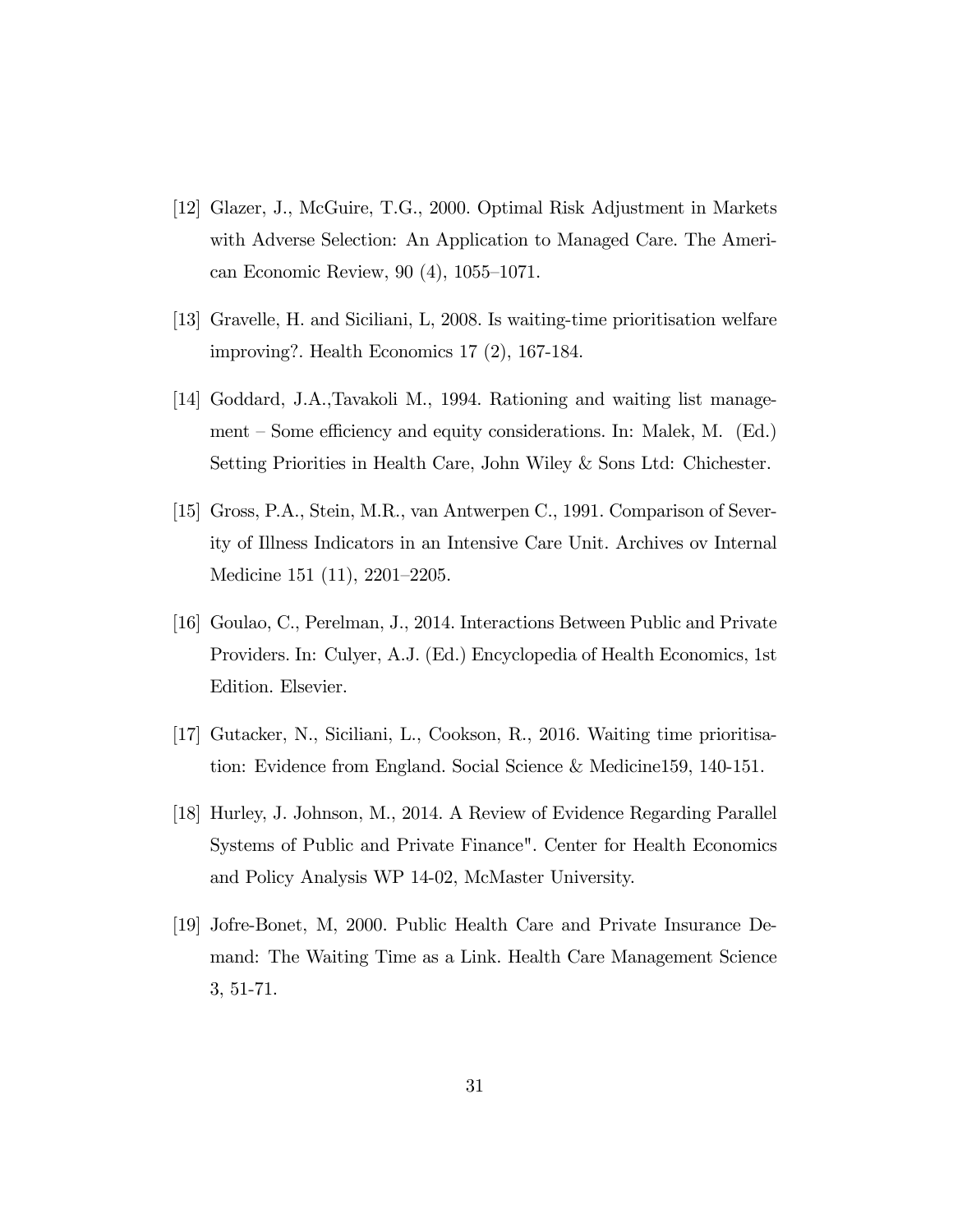- $[20]$  Lieffers, J.R., Baracos, V.E., Winget M., Fassbender, K.A, 2011. Comparison of Charlson and Elixhauser comorbidity measures to predict colorectal cancer survival using administrative health data. Cancer 117 (9), 1957-65.
- [21] Lix, L.M., Quail J., Teare G., Acan B., 2011. Performance of comorbidity measures for predicting outcomes in population-based osteoporosis cohorts. Osteoporos Intermational 22 (10), 2633-43.
- [22] Perkins A.J., Kroenke, K., Unützer J., Katon W., Williams, J.W. Jr, Hope C., Callahan, C.M., 2004. Common comorbidity scales were similar in their ability to predict health care costs and mortality. Journal of Clinical Epidemiology 57 (10), 1040-8.
- [23] Propper, C., 2000. The Demand for Private Health Care in the UK", Journal of Health Economics 19, 855-876.
- [24] Propper, C., Green, K. 2001. A Larger Role for the Private Sector in Financing UK Health Care: The Arguments and the Evidence. Journal of Social Policy 30(4), 685-704.
- [25] Propper, C. 1989. An econometric analysis of the demand for private health insurance in England and Wales. Applied Economics 21(6), 777-792.
- [26] Propper, C., Rees, H. and Green, K., 2001. The Demand for Private Medical Insurance in the UK: A Cohort Analysis. The Economic Journal 111, 180-200.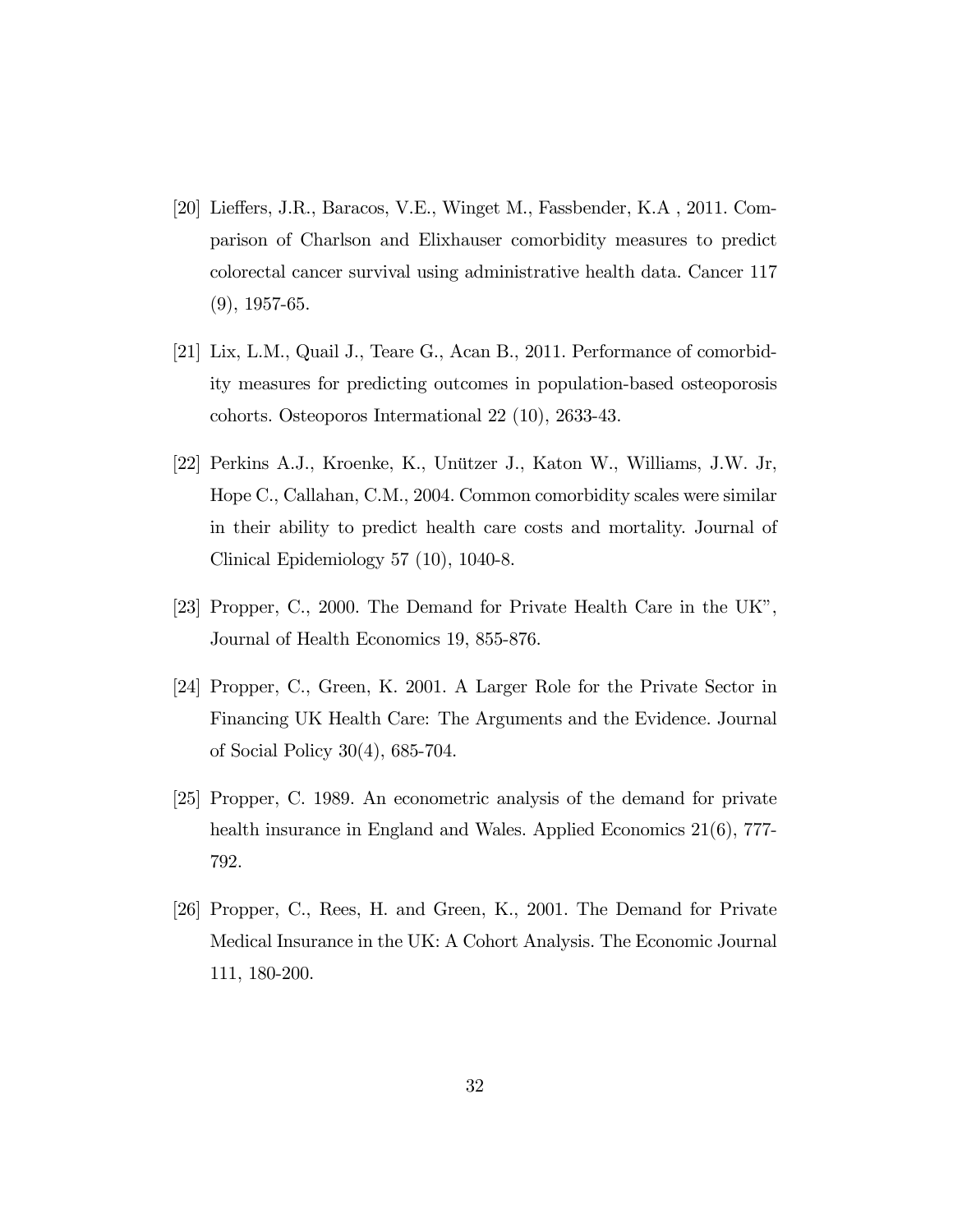- [27] Richmond, C, 1996. NHS Waiting Lists Have Been a Boon for a Private Medicine in the UK. Canadian Medical Association Journal 154, 378- 381.
- [28] Rodríguez, M., Stoyanova, A. 2004 The effect of private insurance access on the choice of GP/specialist and public/private provider in Spain. Health Economics 13(7),:689-703.
- [29] Rodríguez, M., Stoyanova, A, 2004. The demand for supplementary health insurance in universal health care systems; the importance of price, personal characteristics and public and private sector supply. Mimeo.
- [30] University of Essex, Institute for Social and Economic Research. 2021. British Household Panel Survey: Waves 1-18, 1991-2009. [data collection]. 8th Edition. UK Data Service. SN: 5151.
- [31] Walraven, C.V, Austin, P.C., Jennings, A., Quan, H., Forster, A.J., 2009. A Modification of the Elixhauser Comorbidity Measures into a Point System for Hospital Death Using Administrative Data." Medical Care 47 $(6)$ , 626-33.

# 6 Appendix: Analysis of the indirect waiting cot function (IWCF)

The IWCF is given by

$$
\tilde{c}(s) = \delta s \left( t_0 + \gamma \left( s^{BASE} - s \right) \right) = \left( \delta t_0 + \delta \gamma s^{BASE} \right) s - \delta \gamma s^2.
$$

where  $s^{BASE} = \frac{s^{max}}{2}$  $\frac{\pi}{2}$ . Obviously,  $\tilde{c}(0) = 0$ .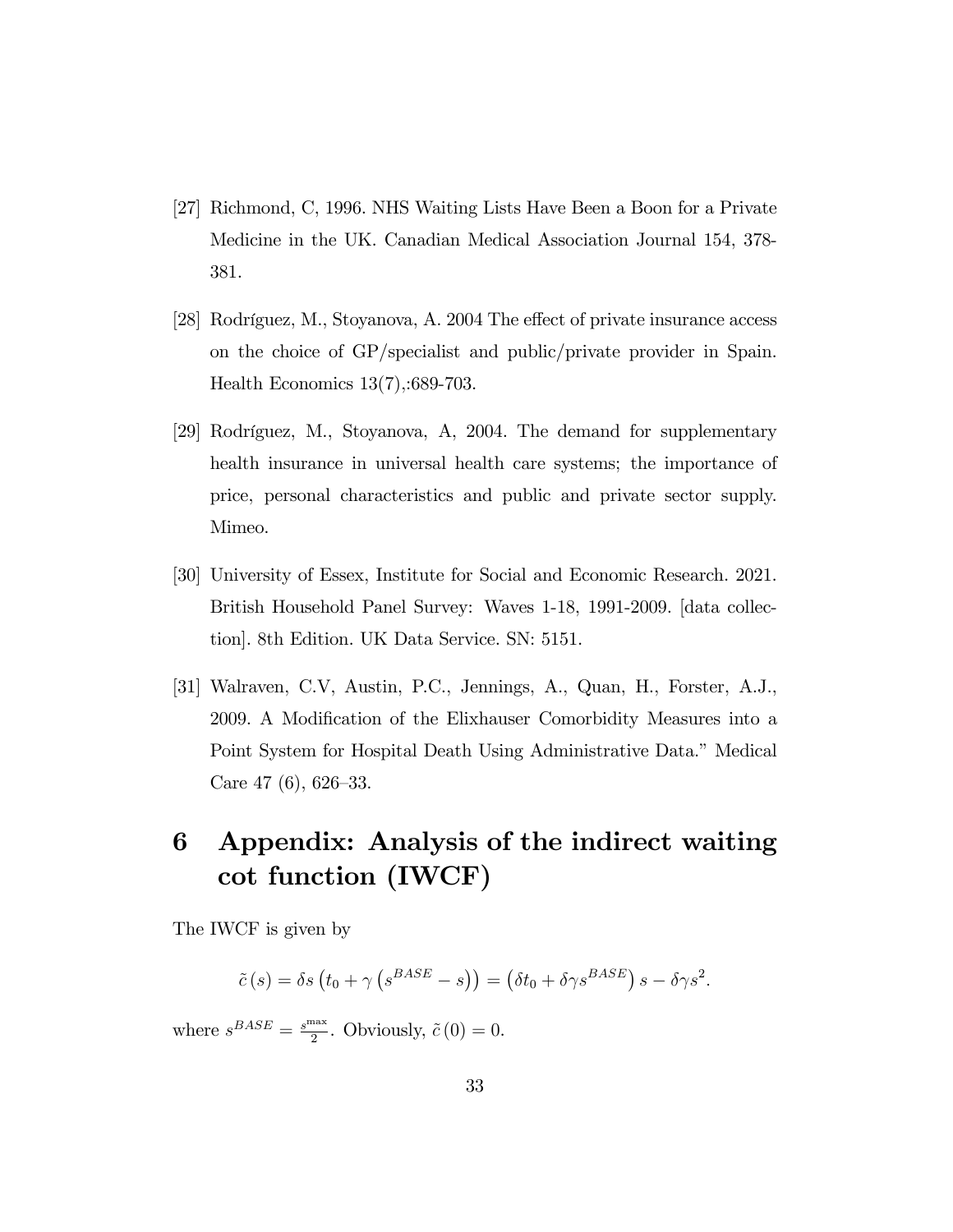Since the term with  $s^2$  in  $\tilde{c}(s)$  has a negative coefficient, we have an Inverse-U-shaped parabola in the real line. The maximum is at  $\frac{d\tilde{c}(s)}{ds} = 0$ , or

$$
s^* = \frac{t_0 + \gamma s^{BASE}}{2\gamma}.
$$
\n(6)

**Lemma 4**  $s^*$  is positive and decreasing in  $\gamma$ 

### **Proof.** By inspection.  $\blacksquare$

Case 1 (U-shaped IWCF)

To ensure that the IWCF is inverse-U shaped in its domain  $[0, s^{\text{max}}]$ , which allows for the U-shaped relationship between s and public use even in the absence of risk selection in the private provider, we need that  $s^*$  be (weakly) to the left of  $s^{\text{max}}$ . This is so if and only if<sup>10</sup>

$$
\gamma \ge \frac{2}{3} \frac{t_0}{s^{\max}} \equiv \underline{\gamma}^{s^* \le s^{\max}}
$$

This is compatible with  $\gamma \leq \gamma^{\max}$ . Indeed,  $\gamma \leq \gamma^{\max}$  can be rewritten as 2 3  $\frac{t_0}{s^{\max}} \leq \frac{2t_0}{s^{\max}}$ , or  $s^{\max} < 3s^{\max}$ , which is true.

Case 2 (Increasing IWCF)

If  $\gamma < \gamma^{s^* \leq s^{\max}}$ , then  $s^* > s^{\max}$  and the IWCF is increasing for all  $s \in$  $[0, s^{\max}].$ 

#### The IWCF at the severity limits

We now evaluate and compare the values of the indirect waiting cost function at the extreme severities. Recall that  $c(0) = 0$ . Now  $\tilde{c}(s^{\max}) =$  $\left(\delta t_0 + \delta \gamma \frac{s^{\text{max}}}{2}\right) s^{\text{max}} - \delta \gamma \left(s^{\text{max}}\right)^2 =$ 

 $\delta t_0 s^{\rm max} - \delta \gamma \frac{(s^{\rm max})^2}{2}$  $\frac{\partial^2}{\partial t^2}$ . Hence  $\tilde{c}(s^{\max}) > \tilde{c}(0) = 0$  if and only if  $\delta t_0 s^{\max} > 0$  $\delta \gamma \frac{(s^{\rm max})^2}{2}$  $\frac{(\text{max})^2}{2}$  or  $\gamma < \frac{2t_0}{s^{\max}} = \gamma^{\max}$ . Notice also that  $\frac{\partial \tilde{c}(s^{\max})}{\partial \gamma} = -\delta \frac{(s^{\max})^2}{2} < 0$ ,

<sup>&</sup>lt;sup>10</sup>The inequality can be rewritten as  $\frac{t_0 + \gamma s^{BASE}}{2\gamma} \leq s^{max}$ . Substitute  $s^{BASE}$  by  $\frac{s^{max}}{2}$  $\frac{1}{2}$  and solve for  $\gamma$ .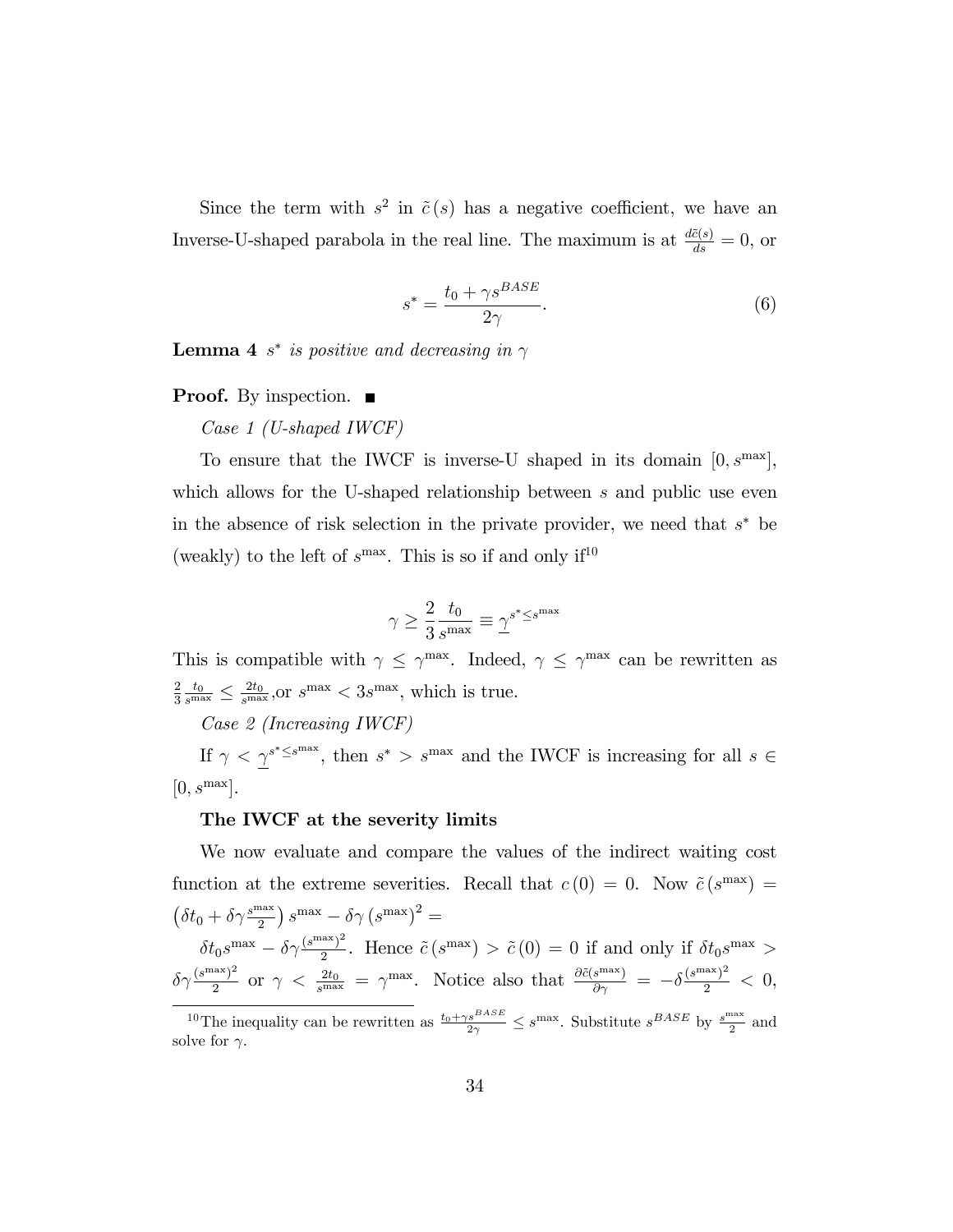that is, as prioritization becomes more intense, waiting cost at the maximum severity decreases.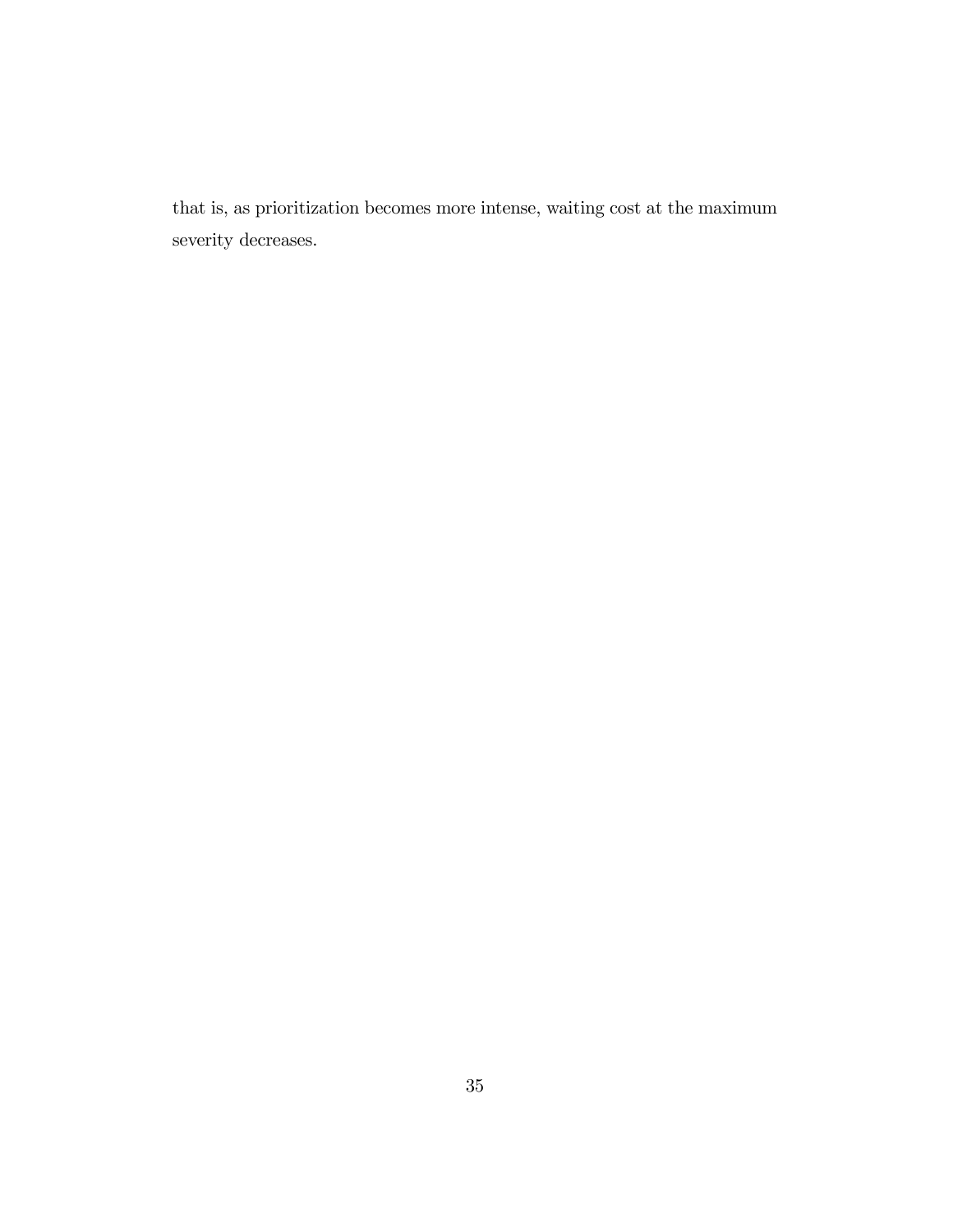# Table 1. Descriptive statistics.

| Description                                           | Number | Average | <b>Standard Deviation</b> |
|-------------------------------------------------------|--------|---------|---------------------------|
| Dependent variables                                   |        |         |                           |
|                                                       |        |         |                           |
| 1 if outpatient hospital consultation was funded      |        |         |                           |
| by the NHS, 0 if they were partially or fully         |        |         |                           |
| privately funded                                      | 6039   | 0.67    | 0.47                      |
| 1 if hospitalizations were funded by the NHS, 0 if    |        |         |                           |
| they were partially or fully privately funded         | 1452   | 0.59    | 0.49                      |
| Covariates                                            |        |         |                           |
| 1 if Female, 0 if male                                | 6239   | 0.55    | 0.5                       |
| Age (years)                                           | 6239   | 47.8    | 16.1                      |
| 1 if no qualification or still in school, 0 otherwise | 6198   | 0.1     | 0.3                       |
| 1 if Compulsory Secondary Education,                  |        |         |                           |
| Commercial Qualification, or other qualification,     |        |         |                           |
| 0 otherwise                                           | 6198   | 0.06    | 0.23                      |
| 1 if General Certificate of Education (O-levels) or   |        |         |                           |
| Appenticeship, 0 otherwise                            | 6198   | 0.17    | 0.37                      |
| 1 if General Certificate of Education (A-levels), 0   |        |         |                           |
| otherwise                                             | 6198   | 0.12    | 0.33                      |
| 1 if Degree, Nursing, Teaching or Other Higher        |        |         |                           |
| qualification, 0 otherwise                            | 6198   | 0.51    | 0.5                       |
| 1 if Higher degree (MSc, PhD, etc.), 0 otherwise      | 6198   | 0.04    | 0.19                      |
| 1 if married or cohabitating                          | 6238   | 0.7     | 0.46                      |
| LN(household income in 2008 $E/100,000$ )             | 6219   | $-0.96$ | 0.69                      |

Note: sample includes individuals with private health insurance in the previous wave, who either had at least one hospitalization or one hospital outpatient consultation.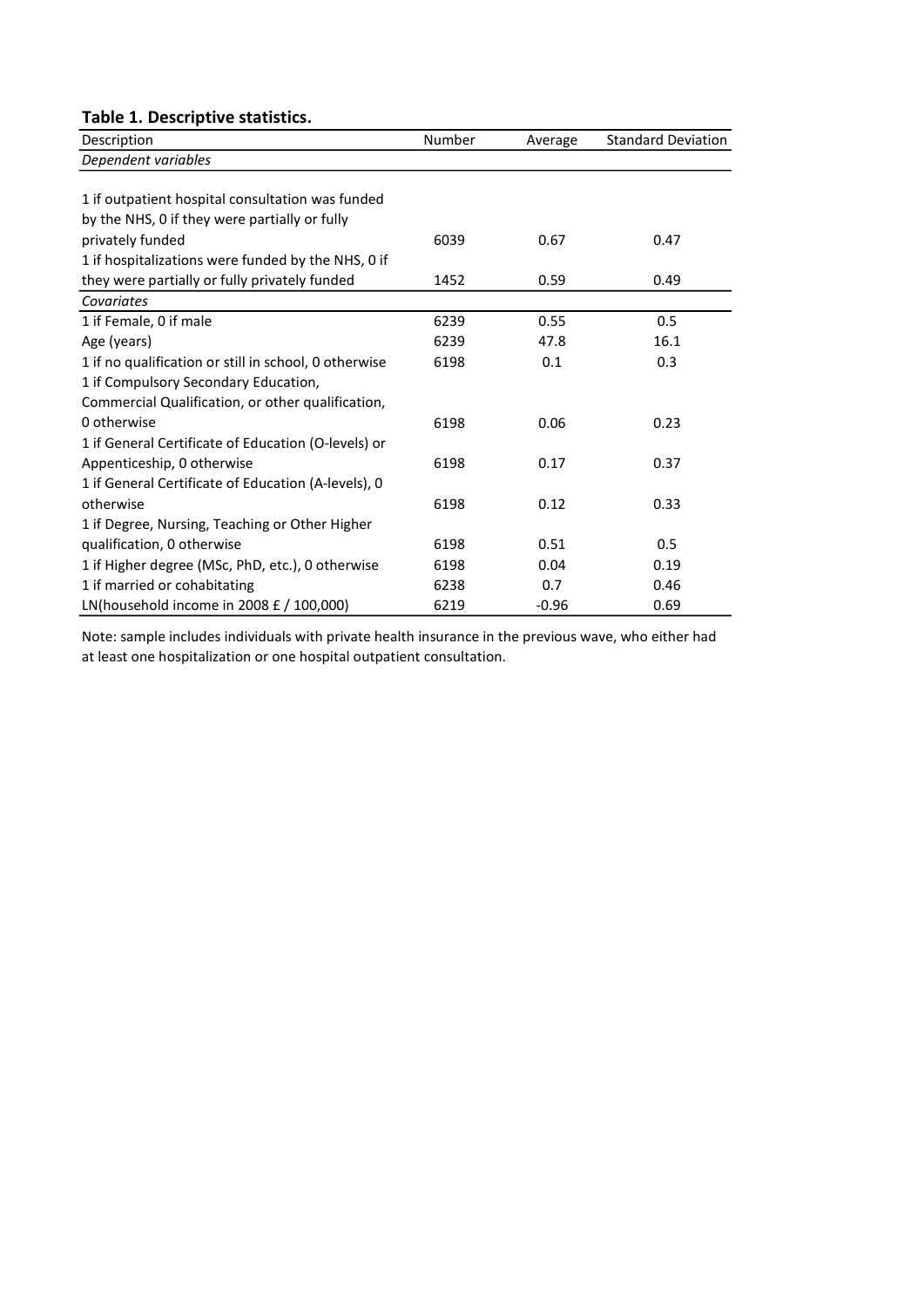|                        | (1)        | (2)         | (3)         | (4)        | (5)       |
|------------------------|------------|-------------|-------------|------------|-----------|
|                        |            |             |             |            |           |
| co-morbidity index     | $-0.986**$ | $-1.079***$ | $-1.124***$ | $-1.349**$ | $-0.596$  |
|                        | [0.392]    | [0.396]     | [0.400]     | [0.638]    | [1.068]   |
| (co-morbidity index)^2 | $2.154***$ | $2.234***$  | $2.057**$   | 3.271      | $-3.695$  |
|                        | [0.813]    | [0.825]     | [0.826]     | [2.756]    | [8.060]   |
| (co-morbidity index)^3 |            |             |             | $-1.453$   | 17.244    |
|                        |            |             |             | [3.060]    | [19.640]  |
| (co-morbidity index)^4 |            |             |             |            | $-14.646$ |
|                        |            |             |             |            | [14.209]  |
| Contros for Education  | N          | Υ           | Υ           | Υ          | Υ         |
| Controls for Income    | N          | N           | Υ           | Υ          | Y         |
| Observations           | 6,038      | 6,001       | 5,982       | 5,982      | 5,982     |
| Minimum U shape        | 0.229      | 0.241       | 0.273       |            |           |
| Average dep. vble      | 0.668      | 0.668       | 0.667       | 0.667      | 0.667     |

### Table 2. Probabiilty of NHS funded outpatient visit. Probit coefficients

Note: Sample includes individual with private health insurance in the previous wave, who had at least one hospital outpatient visit. Dependent variable takes value 1 if the hospital outpatient visits were funded by the NHS, and 0 if they were partially or fully privately funded. Standard errors clustered at the individual level. \*\*\* p<0.01, \*\* p<0.05, \* p<0.1.